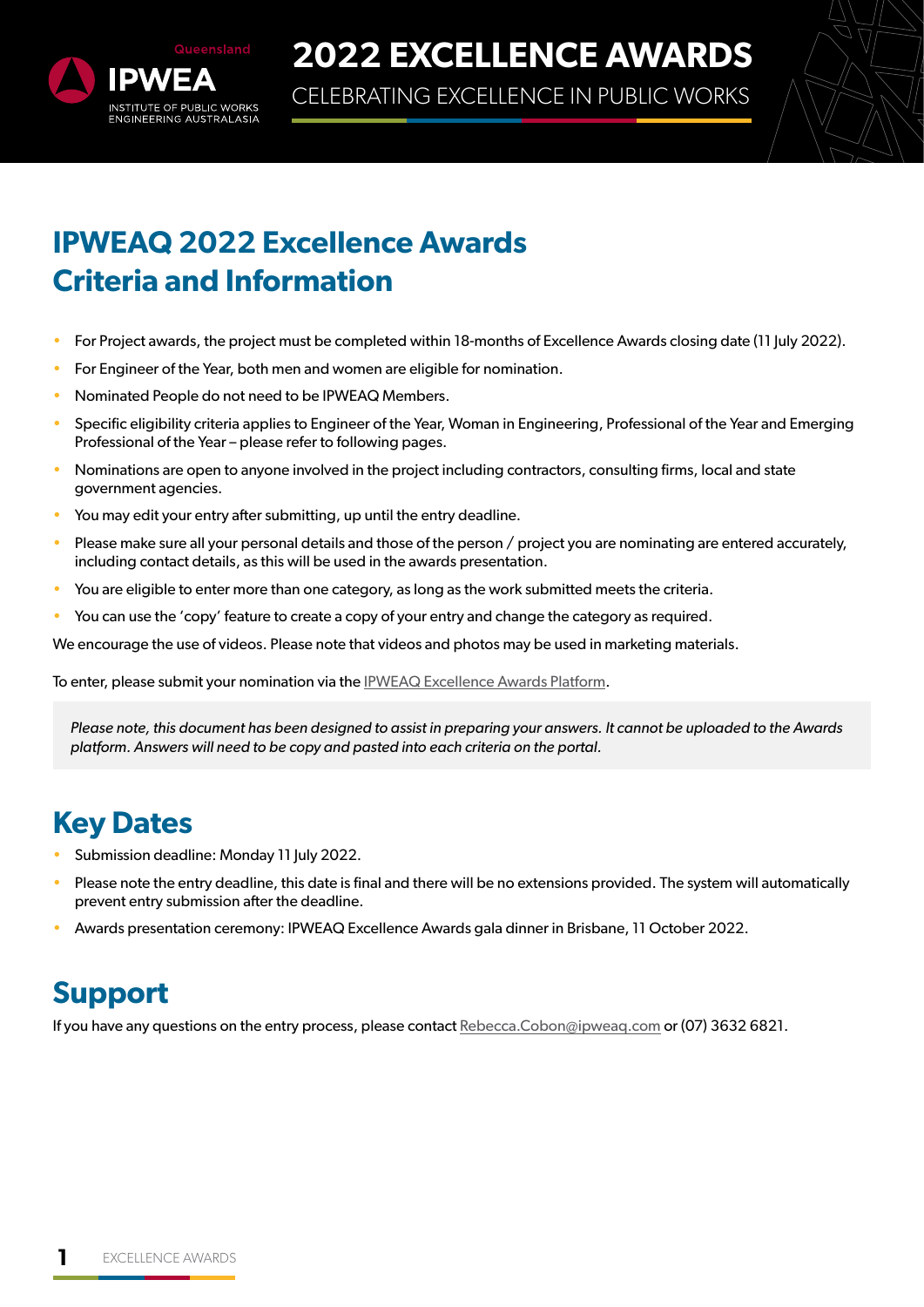

CELEBRATING EXCELLENCE IN PUBLIC WORKS

### **People's Award Nomination Questions**

- **• Engineer of the Year**
- **• Woman in Engineering**
- **• Professional of the Year**
- **• Emerging Professional of the Year**
- **• Team Member of the Year**

#### **Please note, eligibility criteria applies for the below four awards:**

#### **Engineer of the Year**

- Must be an RPEQ
- Must have a minimum of 20 years sector experience

#### **Woman in Engineering**

• Must be an RPEQ

#### **Professional of the Year**

• No age criteria but between 5 - 20 years sector experience

#### **Emerging Professional of the Year**

• No age criteria but within 5 years of commencement of career

### **Nomination Criteria:**

#### **Summary**

Summarise why this person is being nominated for a People Award. Please note this may be used in marketing material (minimum 200 and maximum 250 words)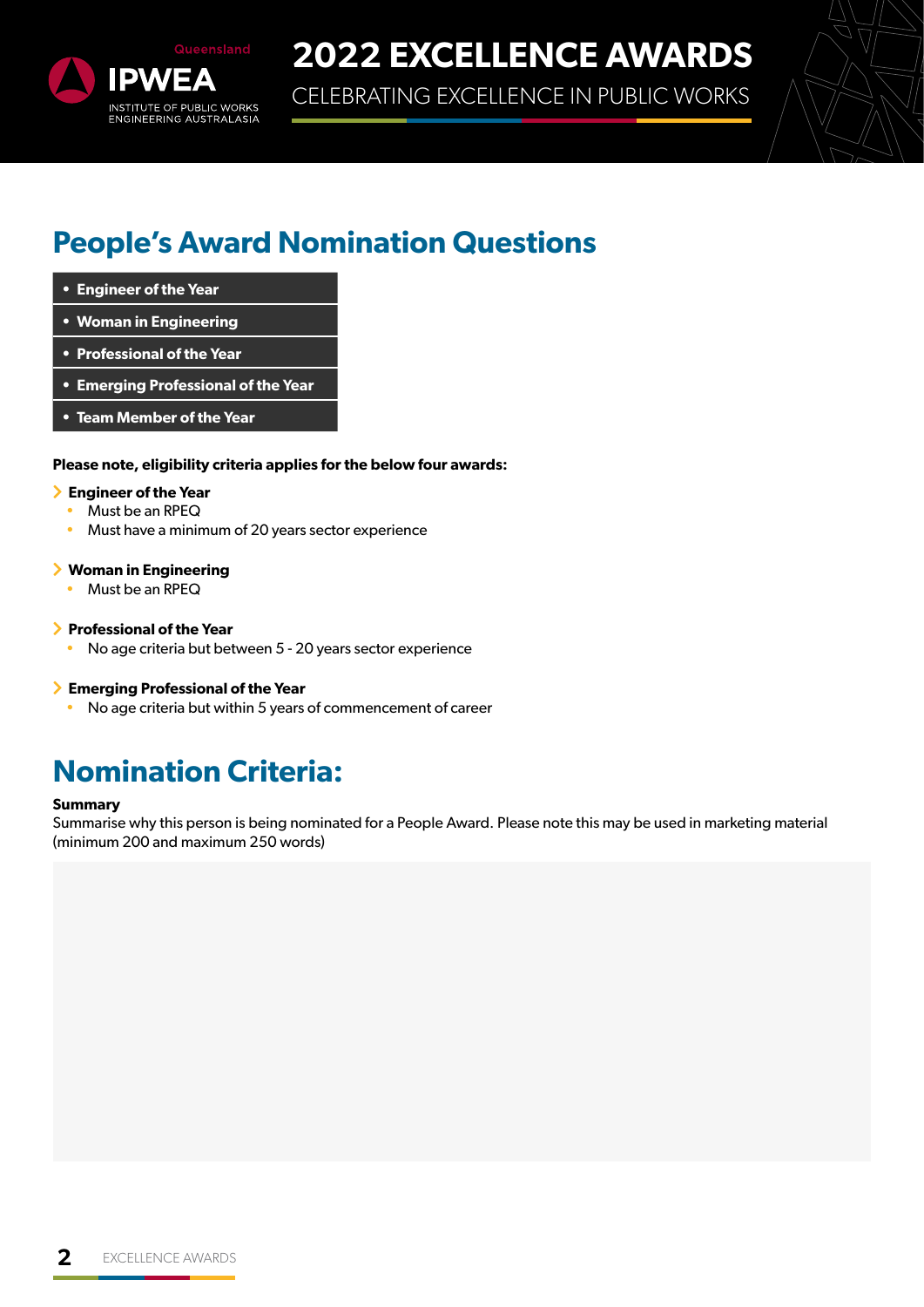

CELEBRATING EXCELLENCE IN PUBLIC WORKS



#### **Strong / Active leadership**

How does the nominee display strong / active leadership? (20%) (maximum 300 words)

**Skills & Professionalism**

How does the nominee display excellent skills and professionalism? (15%) (maximum 300 words)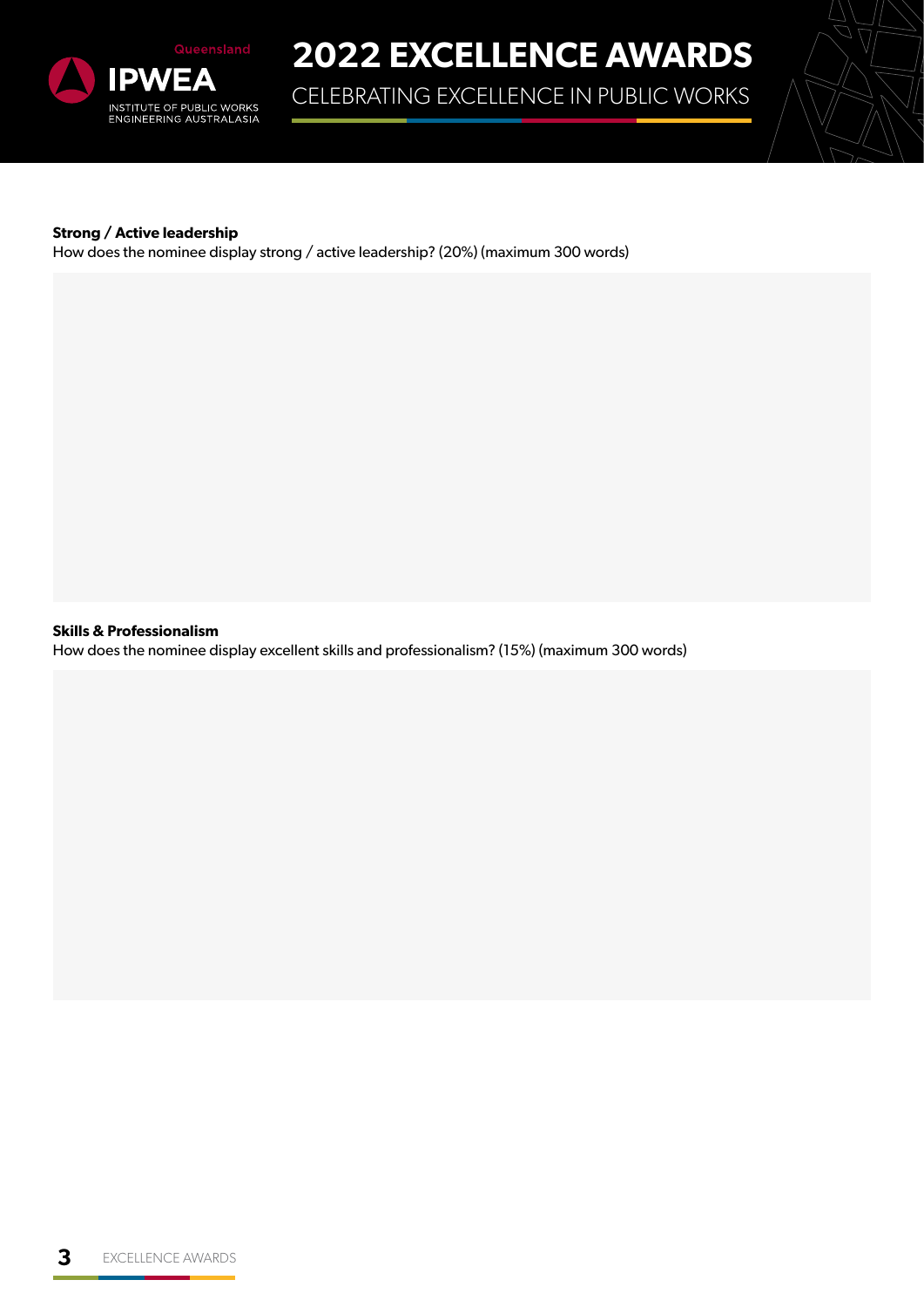

CELEBRATING EXCELLENCE IN PUBLIC WORKS



#### **Body of Knowledge**

How does the nominee display excellent body of knowledge? (15%) (maximum 300 words)

**Cooperation**

How does the nominee cooperate with others? (15%) (maximum 300 words)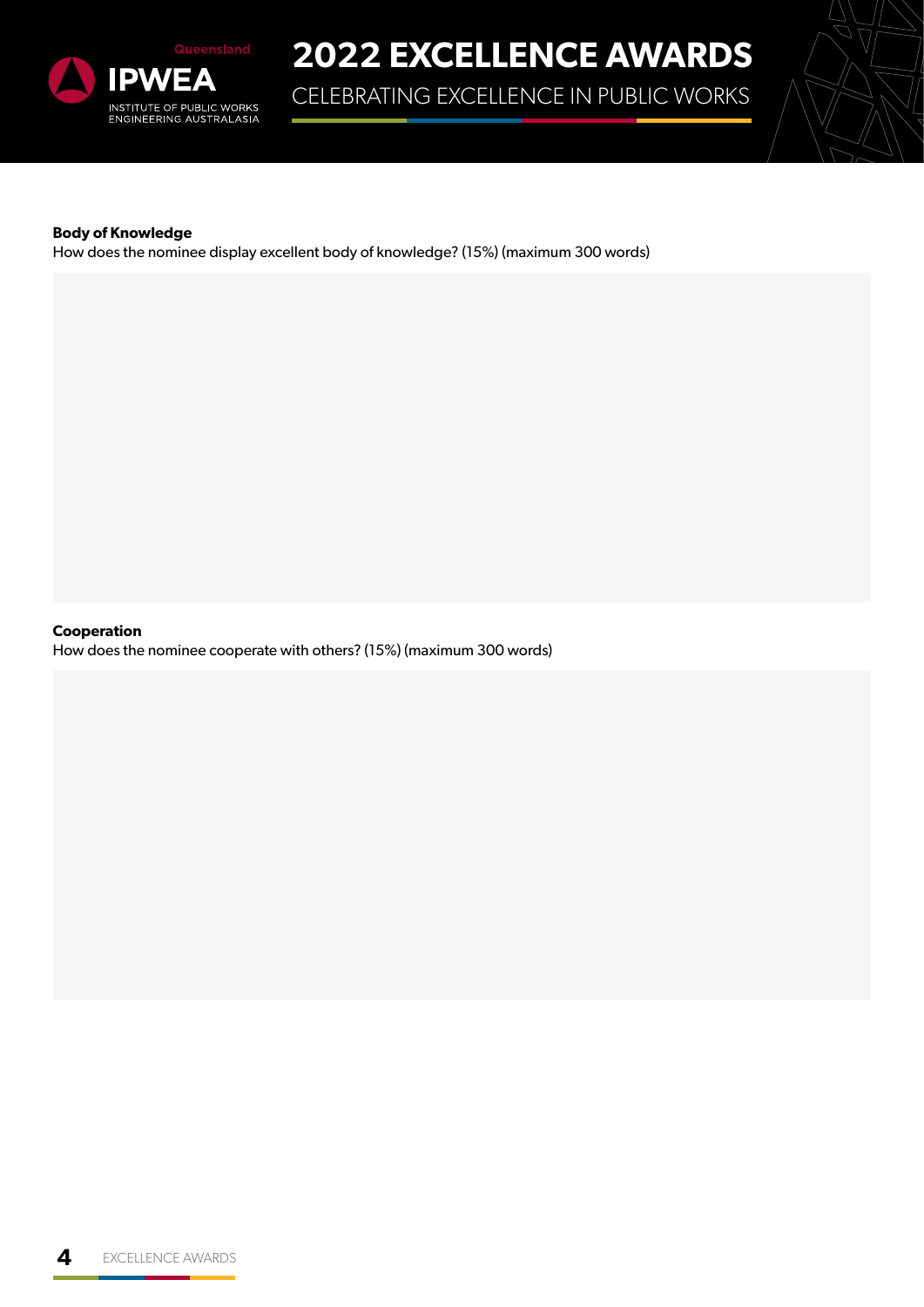

CELEBRATING EXCELLENCE IN PUBLIC WORKS



#### **Community needs and engagement**

How does the nominee interpret the community needs and engage with community? (10%) (maximum 300 words)

**Excellence in public works**

How does the nominee embody excellence in public works? (25%) (maximum 300 words)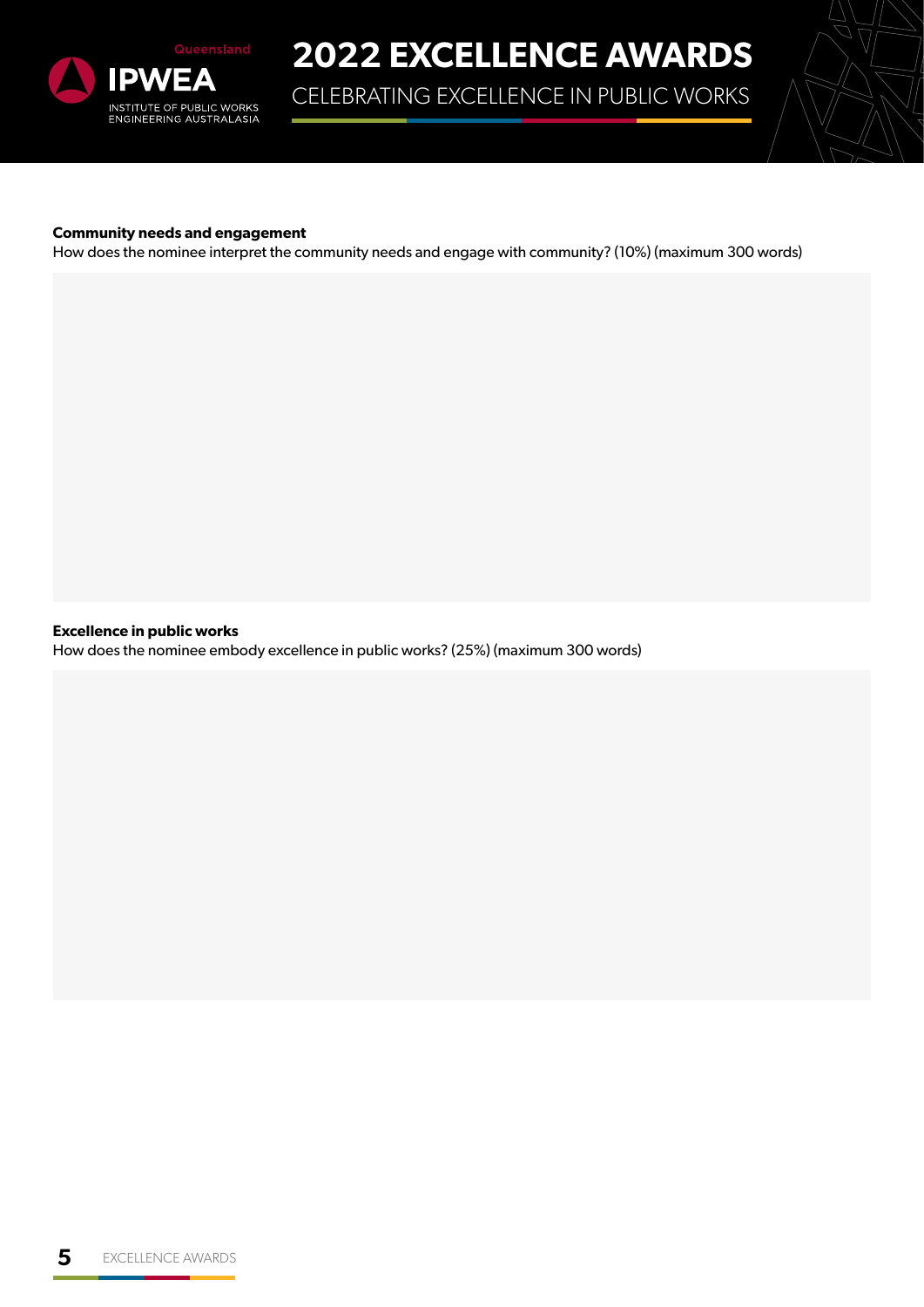

CELEBRATING EXCELLENCE IN PUBLIC WORKS

### **Project Award Nomination Questions**

| • Innovation                            |
|-----------------------------------------|
| • Projects under \$1 million            |
| • Projects \$1 million to \$2 million   |
| • Projects \$2 million to \$5 million   |
| • Projects \$5 million to \$10 million  |
| • Projects \$10 million to \$20 million |
| • Projects over \$20 million            |
| <b>• Asset Management</b>               |
| <b>• Environment and Sustainability</b> |
| • Innovation & Sustainability in Water  |
|                                         |

- **• Coastal Engineering**
- **• Community Road Safety**
- **• Road Safety Infrastructure**

#### **Nomination Criteria:**

- **Project Description:**
	- Summarise the project being nominated (minimum 200 and maximum 250 words). Please include a short summary about the project to be used for promotional purposes.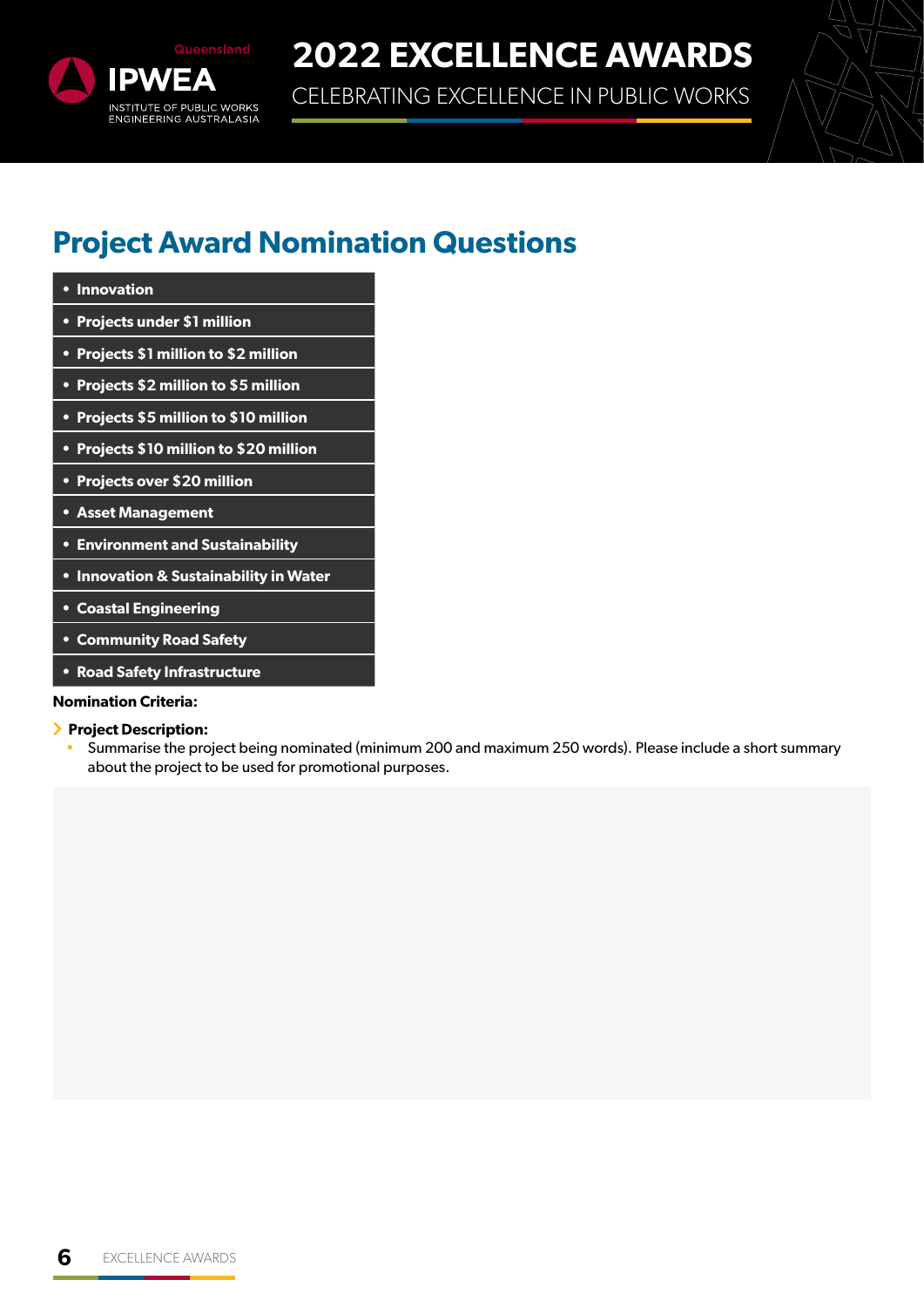

CELEBRATING EXCELLENCE IN PUBLIC WORKS



#### **Planning (15%)**

- (maximum 500 words)
	- *\*Explain how the project was developed*
	- *\*Were there other project options considered?*
	- *\*Define the project outcomes and were they achieved?*
	- *\*What is the problem this project sought to resolve?*
- Please upload any supporting documents for this section (optional)

#### **Excellence & Innovation (20%)**

- (maximum 700 words)
	- *\*How does the project demonstrate technical excellence and/or innovation in its approach?*
	- *\*Describe any other innovation (e.g. contract management) which led to savings, improved capacity for your staff or learnings which can be applied to other projects.*
- Please upload any supporting documents for this section (optional)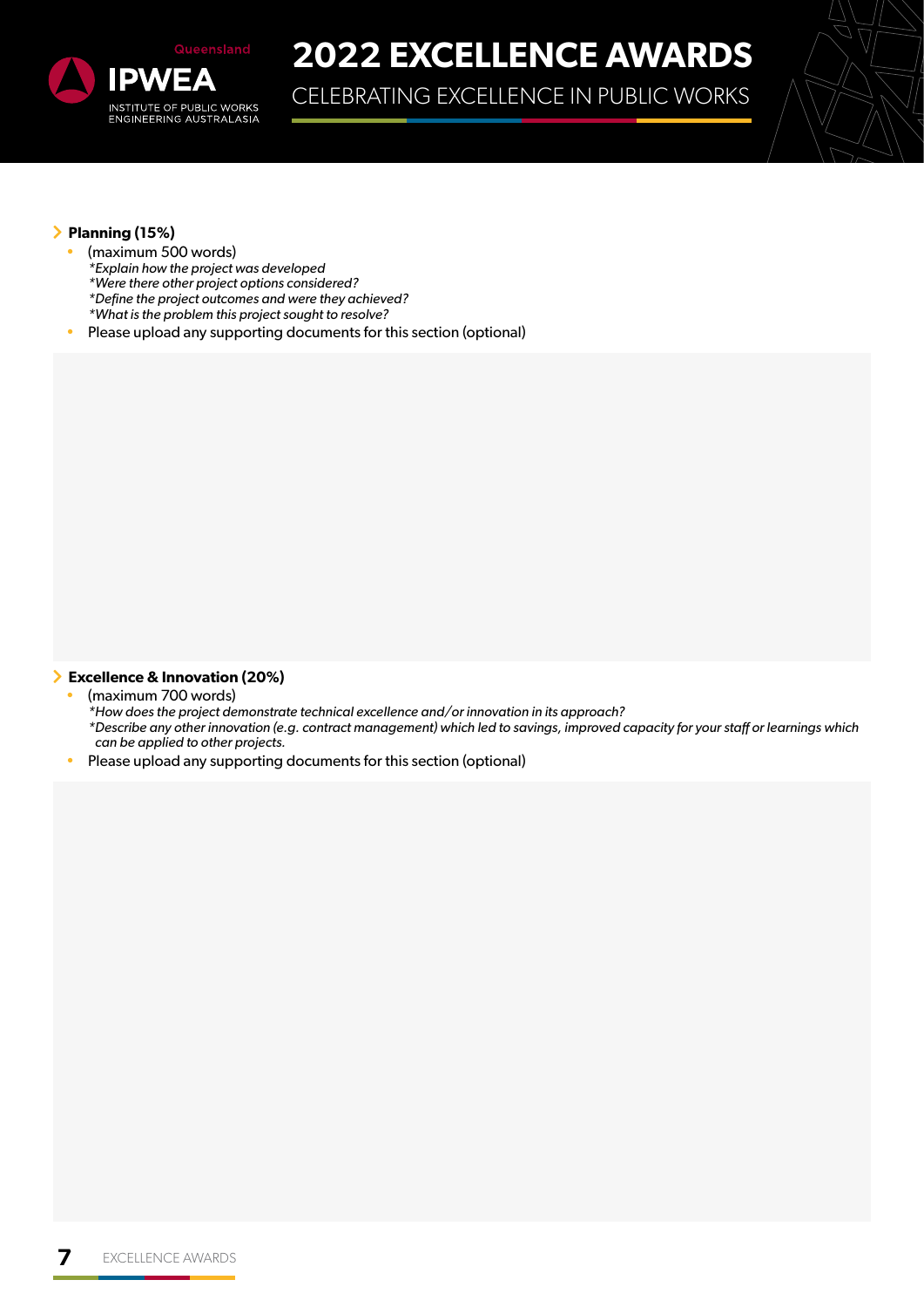

CELEBRATING EXCELLENCE IN PUBLIC WORKS



#### **Stakeholder Engagement (10%)**

- (maximum 500 words)
- *\*Describe the stakeholder consultation process (including community if appropriate), what was learnt from it and how it influenced the final design/plan?*
- Please upload any supporting documents for this section (optional)

#### **Community & Economic Contribution (15%)**

- (maximum 500 words) *\*Who benefits - Council, Community, Region? \*Describe how the tangible and intangible benefits been measured?*
- Please upload any supporting documents for this section (optional)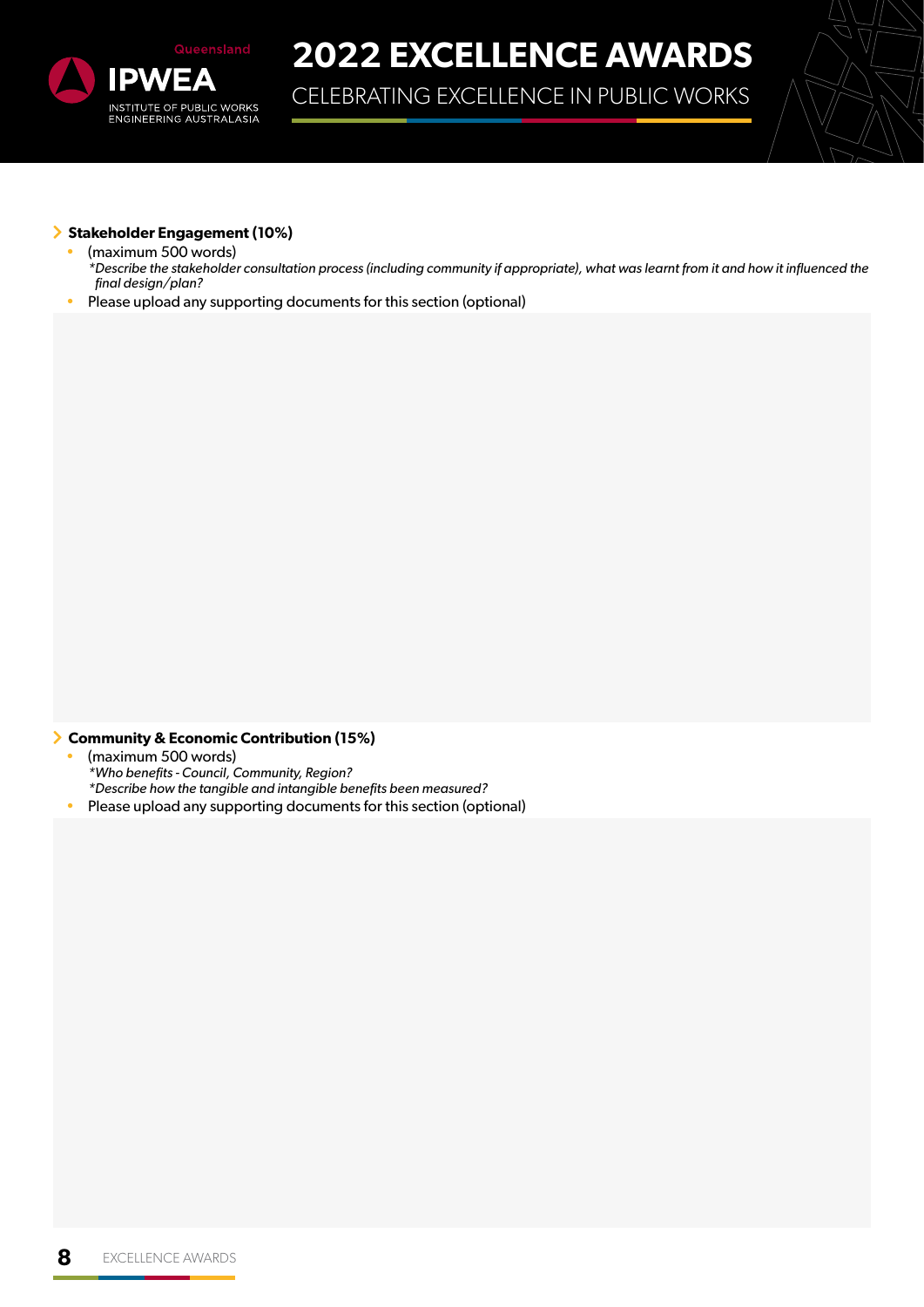

CELEBRATING EXCELLENCE IN PUBLIC WORKS



#### **Project (business) sustainability (15%)**

- (maximum 500 words)
- *\*Describe how the project identified the needs of community and delivered a sustainable outcome for the community?*
- Please upload any supporting documents for this section (optional)

**Regulatory environment & environmental impact and management (10%)**

• (maximum 500 words)

*\*What were the environmental impacts of the project and how were these risks analysed and managed? \*What were the relevant regulatory drivers and how were they addressed? Is the project "future-proof" and prepared for reasonable and realistic growth?*

• Please upload any supporting documents for this section (optional)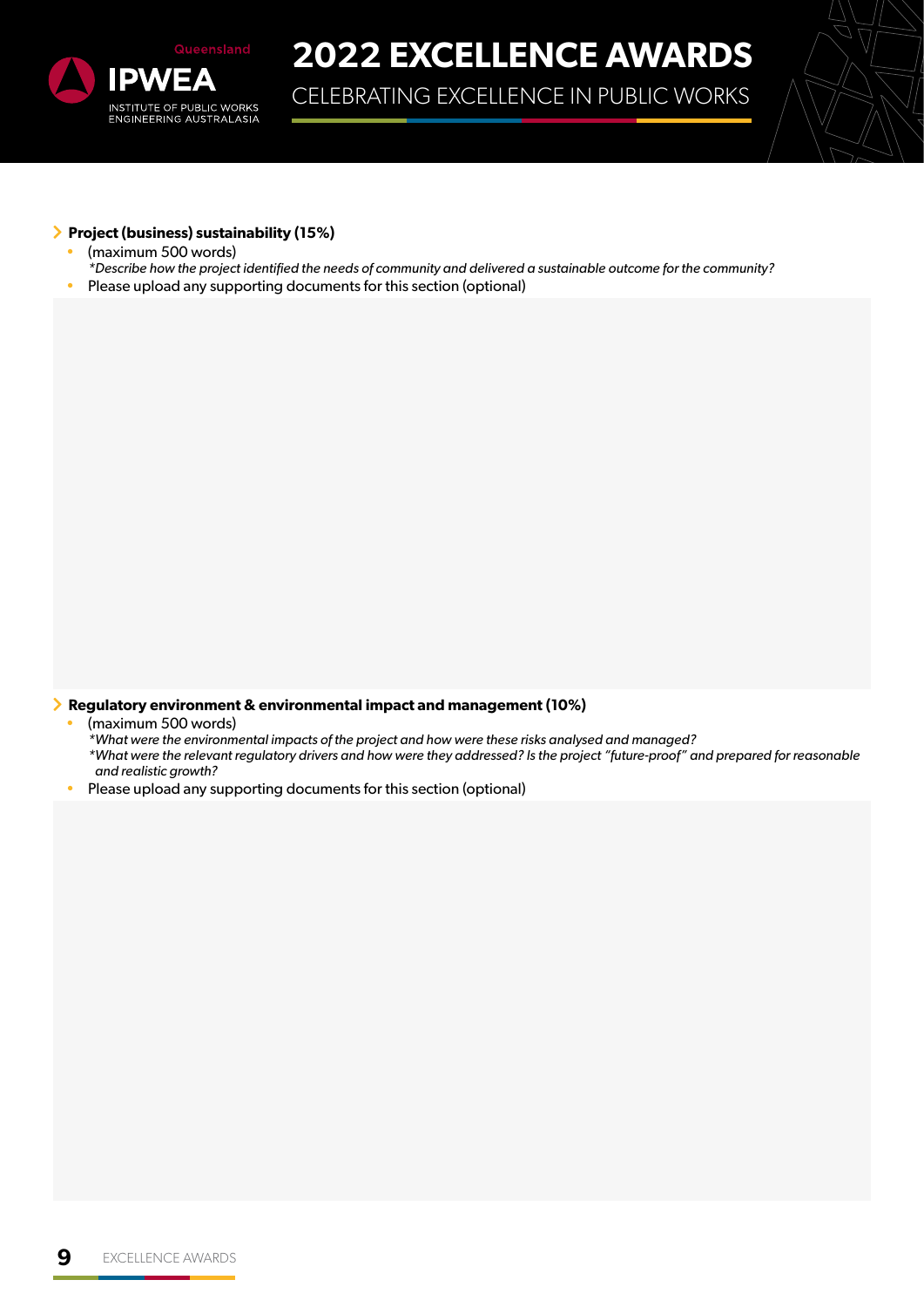

CELEBRATING EXCELLENCE IN PUBLIC WORKS



#### **Project Management (15%)**

- (maximum 700 words)
- *\*Program planning & control*
- *\*Financial planning & control*
- *\*Logistics planning & control*
- *\*Risk management; OH&S*
- *\*Describe how the project will be delivered or operated on an ongoing basis, including any innovative partnership with contract service providers or staff up-skilling required*
- *\*Describe the overall project implementation process including any post-commissioning evaluation and what was learnt from it* • Please upload any supporting documents for this section (optional)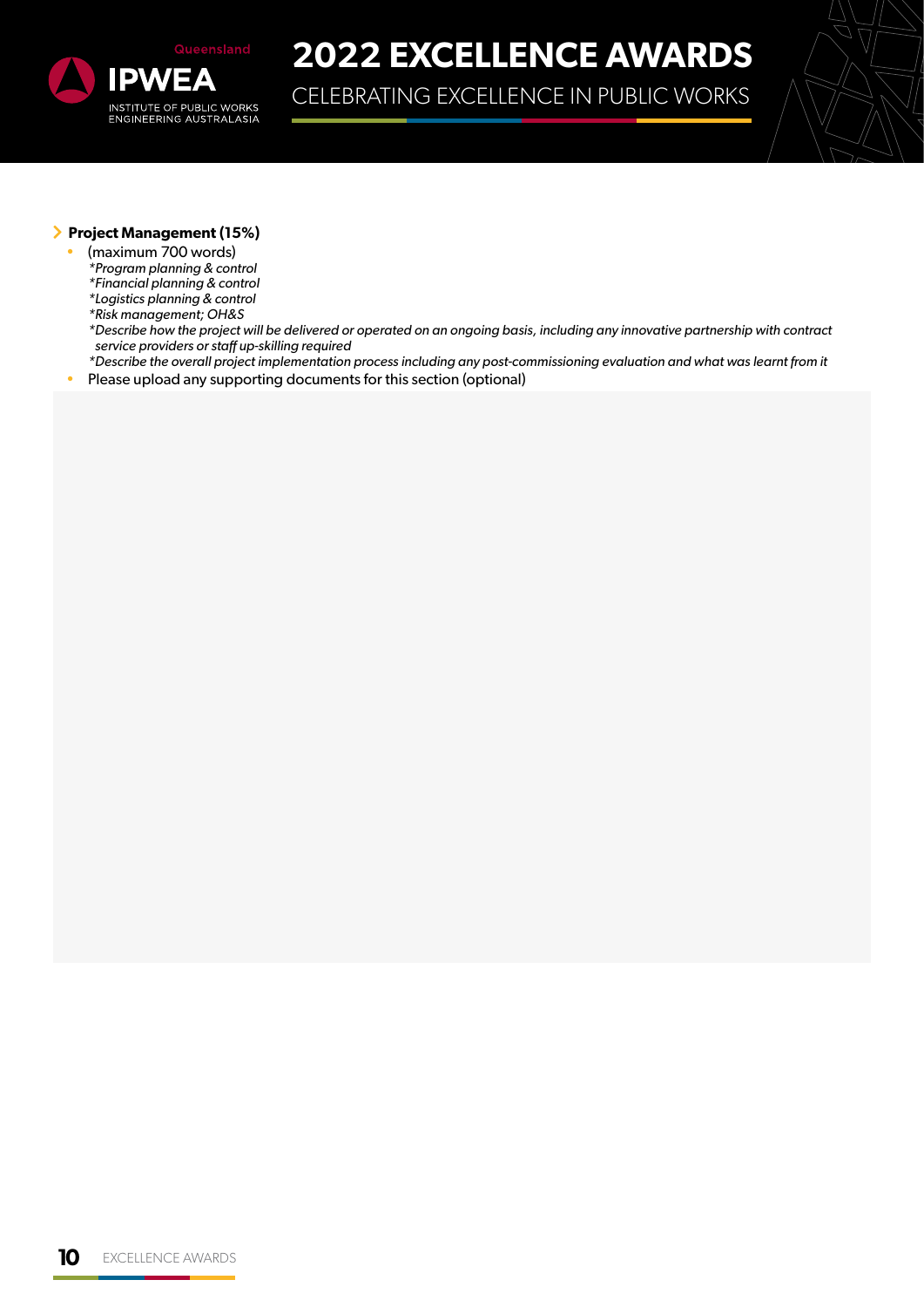

CELEBRATING EXCELLENCE IN PUBLIC WORKS



### **Employer Award Nomination Questions**

- **• Employer of the Year (Private sector)**
- **• Employer of the Year (Public sector)**

*IPWEAQ recognises organisations and employers which have developed leading workplaces that maximise the full potential of their workforce.*

#### **Employer of the Year (Private sector)**

• Summarise why the organisation is being nominated. Please note this may be used in marketing material (minimum 100 and maximum 200 words)

#### **Professional Development**

• Commitment to ongoing professional development (25%)

#### **Professional Registration**

• Commitment to professional registration, in particular RPEQ (20%)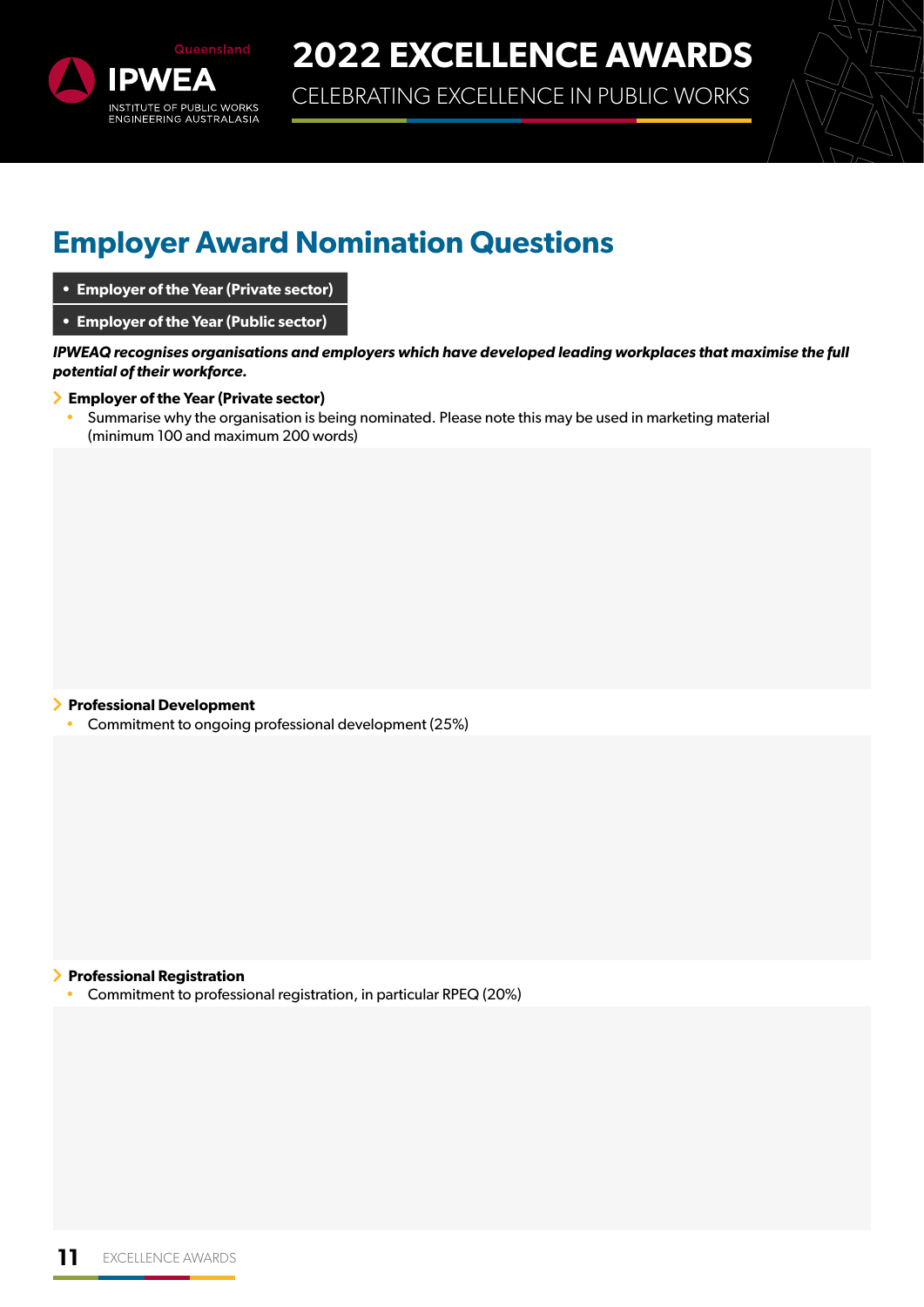

CELEBRATING EXCELLENCE IN PUBLIC WORKS



#### **Industry Participation**

• Commitment to the advancement of the sector through industry participation e.g. IPWEAQ working groups (20%)

#### **Diversity**

• Commitment to a workplace that is accepting of people regardless of their race, religion, sexual orientation, gender, age, background or disabilities (25%)

#### **Collaboration**

• Commitment to cross-functional collaboration e.g. project management, engineering, finance, design (10%)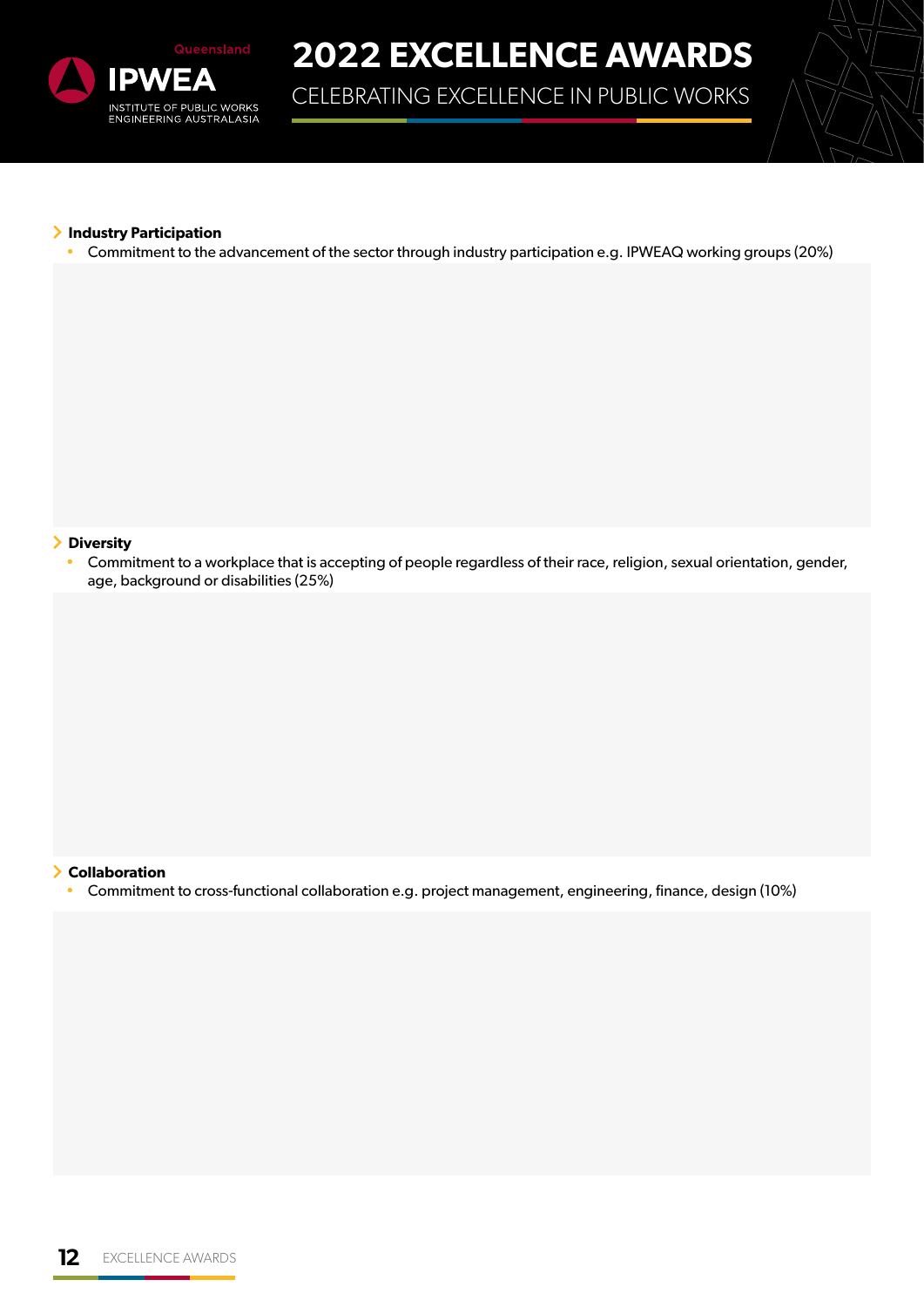

CELEBRATING EXCELLENCE IN PUBLIC WORKS



#### **Employer of the Year (Public sector)**

• Summarise why the organisation is being nominated. Please note this may be used in marketing material (minimum 100 and maximum 200 words)

#### **Professional Development**

• Commitment to ongoing professional development (25%)

#### **Professional Registration**

• Commitment to professional registration, in particular RPEQ (20%)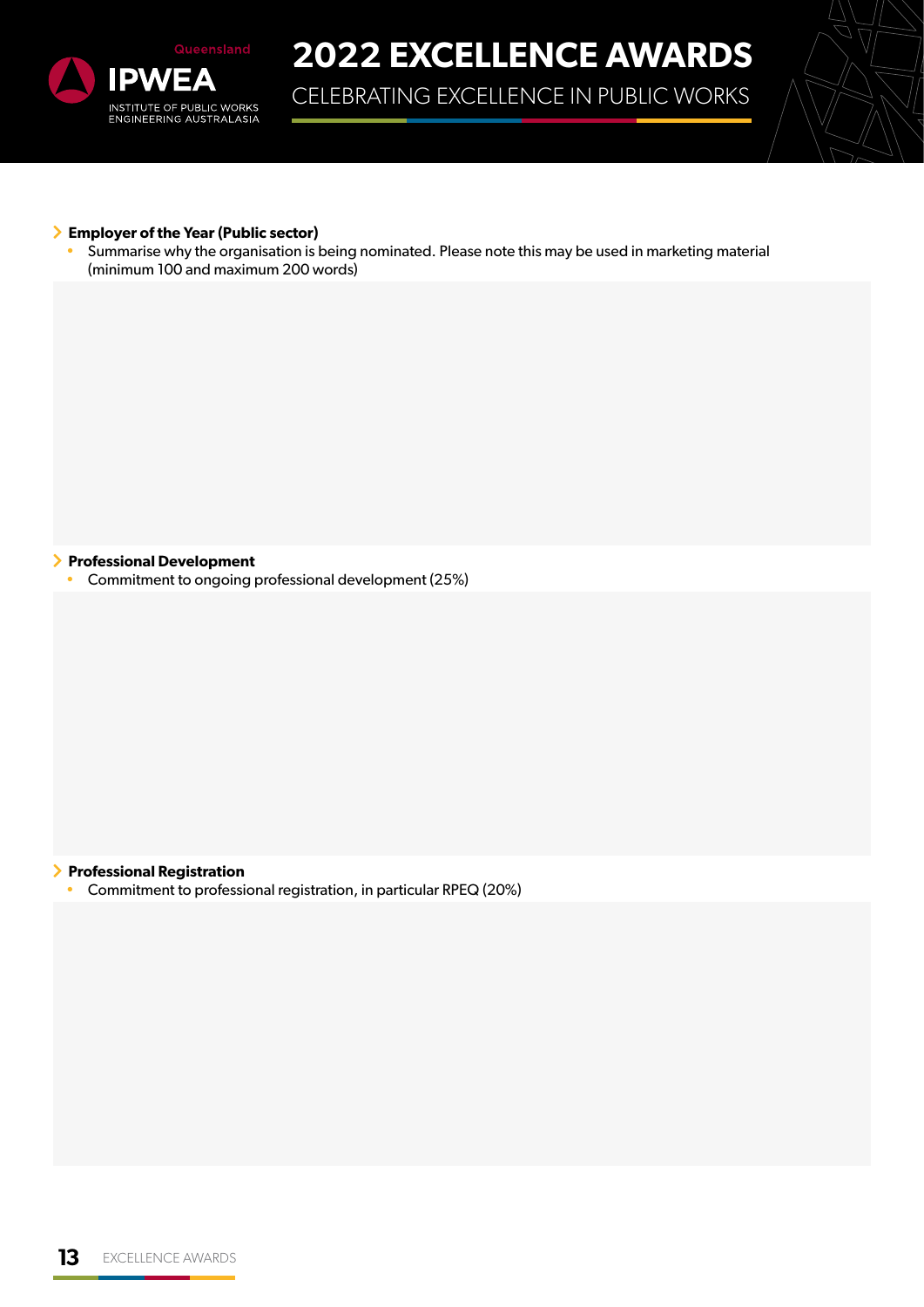

CELEBRATING EXCELLENCE IN PUBLIC WORKS



#### **Industry participation**

• Commitment to the advancement of the sector through industry participation e.g. IPWEAQ working groups (20%)

#### **Diversity**

• Commitment to a workplace that is accepting of people regardless of their race, religion, sexual orientation, gender, age, background or disabilities (25%)

#### **Collaboration**

• Commitment to cross-discipline collaboration e.g. professionals in engineering, management, finance, elected members (10%)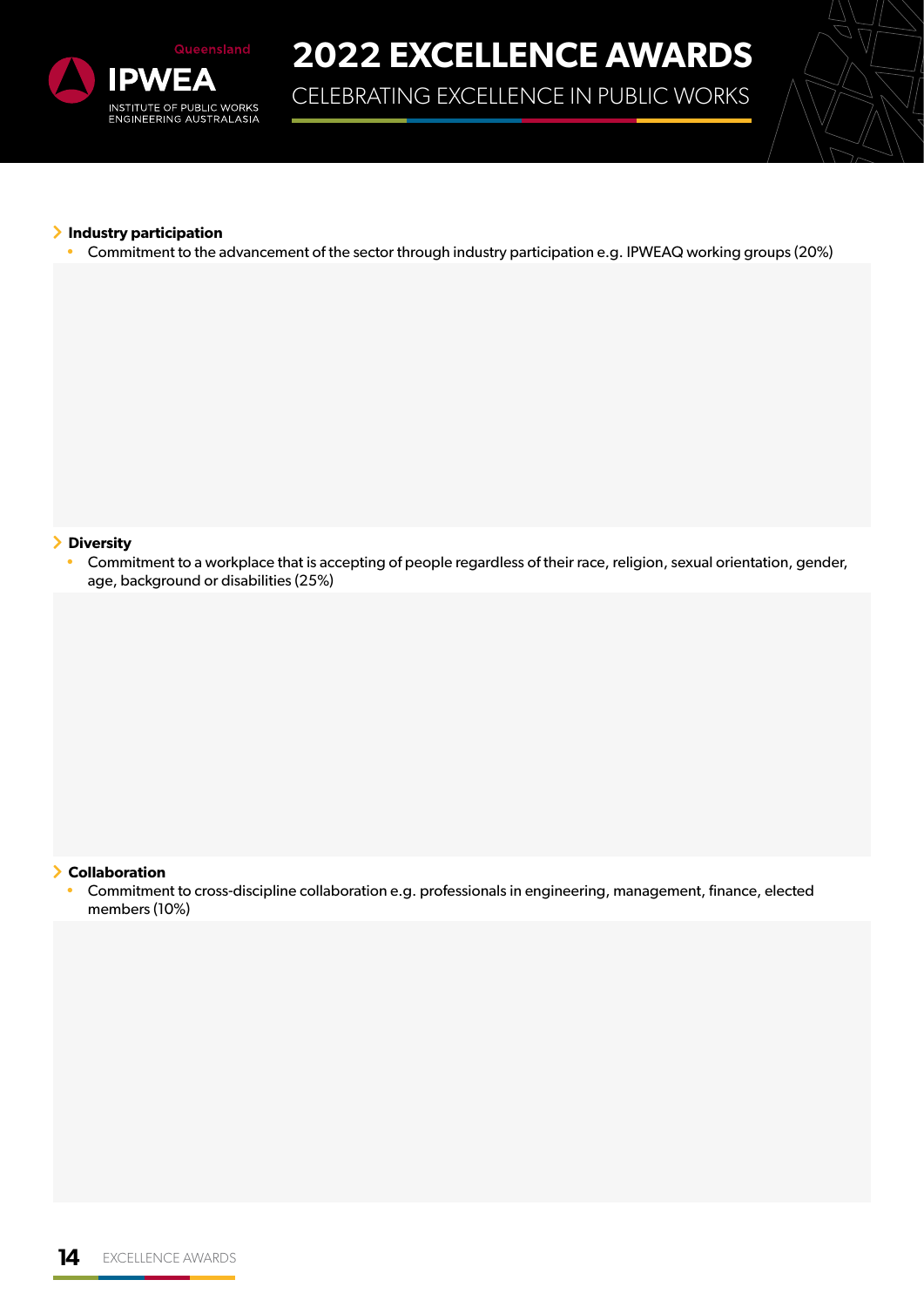

CELEBRATING EXCELLENCE IN PUBLIC WORKS



### **IPWEAQ 2022 Excellence Awards Judging Criteria and Scoring**

The below criteria sheet provides the applicants with guidance and rankings of varying calibres of responses to each criteria, and to provide the judges with an objective marking scheme. All submissions will be marked against the below score cards.

#### **People's Awards:**

| <b>CATEGORY:</b><br><b>Engineer of the Year</b><br><b>Woman in Engineering</b>                                      | <b>Response/ Guiding</b><br><b>Descriptors</b> | No response<br>submitted                                       | <b>Minimal/Iimited</b>                                                                                                                                                                 | <b>Developing</b>                                                                                                                                       | Moderate/<br>average                                                                                                                                         | Comprehensive/<br>advanced                                                                                                                                | Excellent/<br>extensive                                                                                                                                                                           |
|---------------------------------------------------------------------------------------------------------------------|------------------------------------------------|----------------------------------------------------------------|----------------------------------------------------------------------------------------------------------------------------------------------------------------------------------------|---------------------------------------------------------------------------------------------------------------------------------------------------------|--------------------------------------------------------------------------------------------------------------------------------------------------------------|-----------------------------------------------------------------------------------------------------------------------------------------------------------|---------------------------------------------------------------------------------------------------------------------------------------------------------------------------------------------------|
| <b>Professional of the Year</b><br><b>Emerging Professional</b><br>of the Year<br><b>Team Member</b><br>of the Year | <b>Possible Score</b>                          | $\mathbf 0$                                                    | $1-2$                                                                                                                                                                                  | $3 - 4$                                                                                                                                                 | $5-6$                                                                                                                                                        | $7 - 8$                                                                                                                                                   | $9-10$                                                                                                                                                                                            |
| <b>Criteria</b>                                                                                                     | <b>Weighting</b>                               |                                                                |                                                                                                                                                                                        |                                                                                                                                                         |                                                                                                                                                              |                                                                                                                                                           |                                                                                                                                                                                                   |
| Display of strong & active<br>leadership                                                                            | 20%                                            | The applicant did not<br>provide a response to<br>the criteria | The applicant has<br>provided examples<br>which demonstrate<br>that the nominee<br>displays minimal levels<br>of leadership attributes<br>which require further<br>development         | The applicant has<br>provided examples<br>which demonstrate<br>that the nominee<br>displays developing<br>levels of leadership<br>attributes            | The applicant has<br>provided examples<br>which demonstrate<br>that the nominee<br>displays moderate<br>to average levels of<br>leadership attributes        | The applicant has<br>provided several<br>examples which<br>demonstrate that the<br>nominee displays<br>advanced levels of<br>leadership attributes        | The applicant has<br>provided several<br>examples which<br>demonstrate that the<br>nominee displays<br>excellent & extensive<br>levels of leadership<br>attributes which are<br>strong and active |
| Display of skills &<br>professionalism                                                                              | 15%                                            | The applicant did not<br>provide a response to<br>the criteria | The applicant has<br>provided examples<br>which demonstrate<br>that the nominee<br>displays minimal<br>levels of skills and<br>professionalism<br>which require further<br>development | The applicant has<br>provided examples<br>which demonstrate<br>that the nominee<br>possesses developing<br>levels of skill &<br>professional attributes | The applicant has<br>provided examples<br>which demonstrate<br>that the nominee<br>displays moderate to<br>average skill levels &<br>professional attributes | The applicant has<br>provided several<br>examples which<br>demonstrate that the<br>nominee displays<br>advanced skill levels &<br>professional attributes | The applicant has<br>provided several<br>examples which<br>demonstrate that the<br>nominee displays<br>excellent skill levels,<br>extensive personal<br>skills & professional<br>attributes       |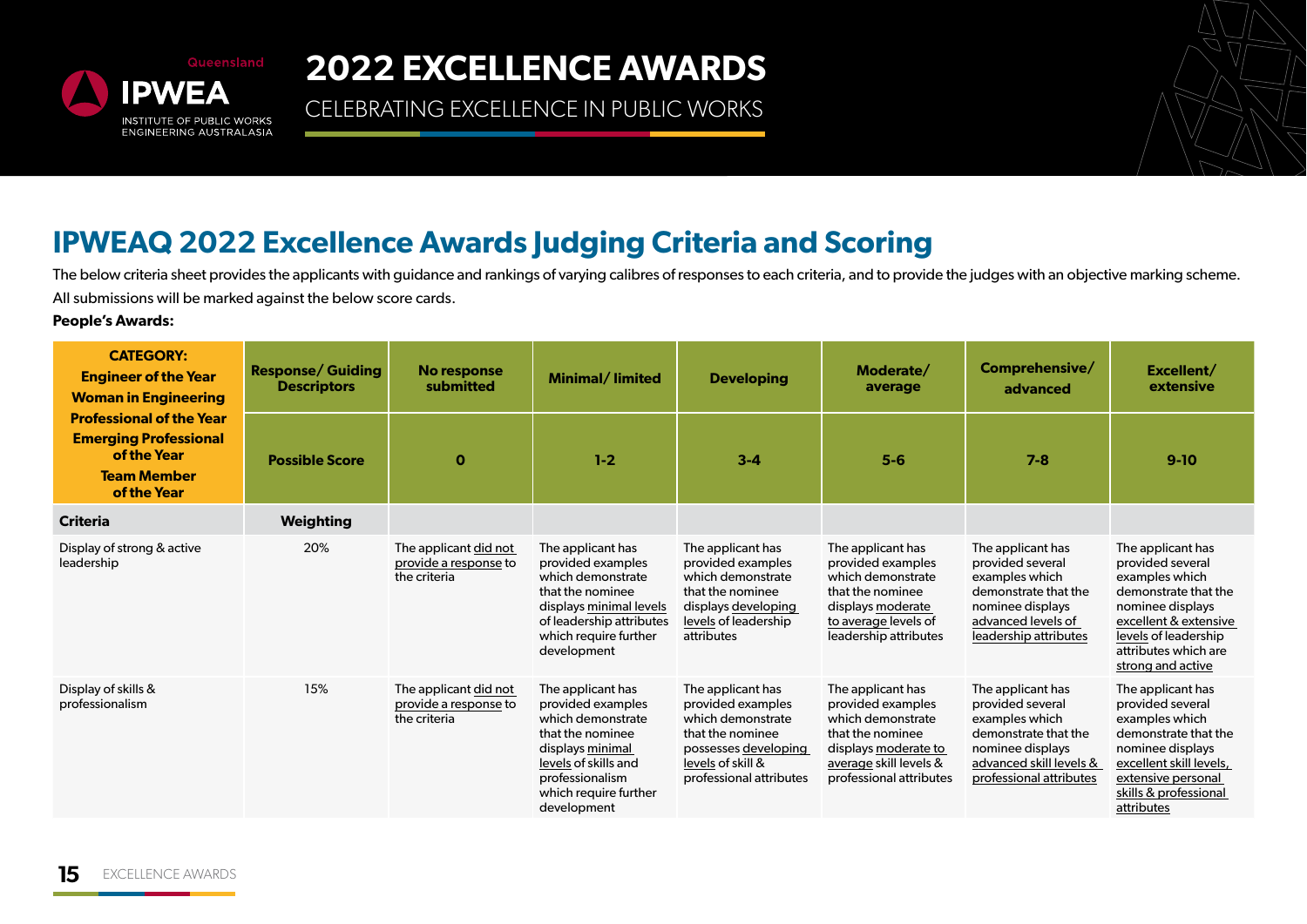

| <b>CATEGORY:</b><br><b>Engineer of the Year</b><br><b>Woman in Engineering</b>                                      | <b>Response/ Guiding</b><br><b>Descriptors</b> | No response<br>submitted                                       | <b>Minimal/limited</b>                                                                                                                                                                                | <b>Developing</b>                                                                                                                                                                                           | Moderate/<br>average                                                                                                                                                                                  | Comprehensive/<br>advanced                                                                                                                                                                            | Excellent/<br>extensive                                                                                                                                                                           |
|---------------------------------------------------------------------------------------------------------------------|------------------------------------------------|----------------------------------------------------------------|-------------------------------------------------------------------------------------------------------------------------------------------------------------------------------------------------------|-------------------------------------------------------------------------------------------------------------------------------------------------------------------------------------------------------------|-------------------------------------------------------------------------------------------------------------------------------------------------------------------------------------------------------|-------------------------------------------------------------------------------------------------------------------------------------------------------------------------------------------------------|---------------------------------------------------------------------------------------------------------------------------------------------------------------------------------------------------|
| <b>Professional of the Year</b><br><b>Emerging Professional</b><br>of the Year<br><b>Team Member</b><br>of the Year | <b>Possible Score</b>                          | $\mathbf 0$                                                    | $1 - 2$                                                                                                                                                                                               | $3 - 4$                                                                                                                                                                                                     | $5-6$                                                                                                                                                                                                 | $7 - 8$                                                                                                                                                                                               | $9-10$                                                                                                                                                                                            |
| <b>Criteria</b>                                                                                                     | <b>Weighting</b>                               |                                                                |                                                                                                                                                                                                       |                                                                                                                                                                                                             |                                                                                                                                                                                                       |                                                                                                                                                                                                       |                                                                                                                                                                                                   |
| Display of body of knowledge                                                                                        | 15%                                            | The applicant did not<br>provide a response to<br>the criteria | The applicant has<br>provided examples<br>which demonstrate<br>that the nominee<br>possesses a minimum<br>body of knowledge<br>relating to their<br>appointed position in<br>their professional field | The applicant has<br>provided examples<br>which demonstrate<br>that the nominee<br>possesses a<br>developing body of<br>knowledge relating<br>to their appointed<br>position in their<br>professional field | The applicant has<br>provided examples<br>which demonstrate<br>that the nominee<br>displays a moderate<br>body of knowledge<br>relating to their<br>appointed position in<br>their professional field | The applicant has<br>provided evidence that<br>the nominee displays a<br>comprehensive body<br>of knowledge relating<br>to their appointed<br>position in their<br>professional field                 | The applicant has<br>provided evidence<br>that the nominee<br>displays an excellent<br>& extensive body of<br>knowledge relating<br>to their appointed<br>position in their<br>professional field |
| Cooperation with others                                                                                             | 15%                                            | The applicant did not<br>provide a response to<br>the criteria | The applicant has<br>provided examples<br>which demonstrate<br>that the nominee uses<br>a minimum range of<br>skills when working<br>with all stakeholders                                            | The applicant has<br>provided several<br>examples which<br>demonstrate that the<br>nominee is using a<br>developing range of<br>skills when working<br>with all stakeholders                                | The applicant has<br>provided several<br>examples which<br>demonstrate that the<br>nominee utilises a<br>moderate range of<br>skills when working<br>with all stakeholders                            | The applicant has<br>provided several<br>examples which<br>demonstrate<br>that the nominee<br>proffers a range of<br>comprehensive &<br>collaborative skills<br>when working with all<br>stakeholders | The applicant has<br>provided several<br>examples which<br>demonstrate that<br>the nominee proffers<br>excellent and extensive<br>collaborative skills<br>when working with all<br>stakeholders   |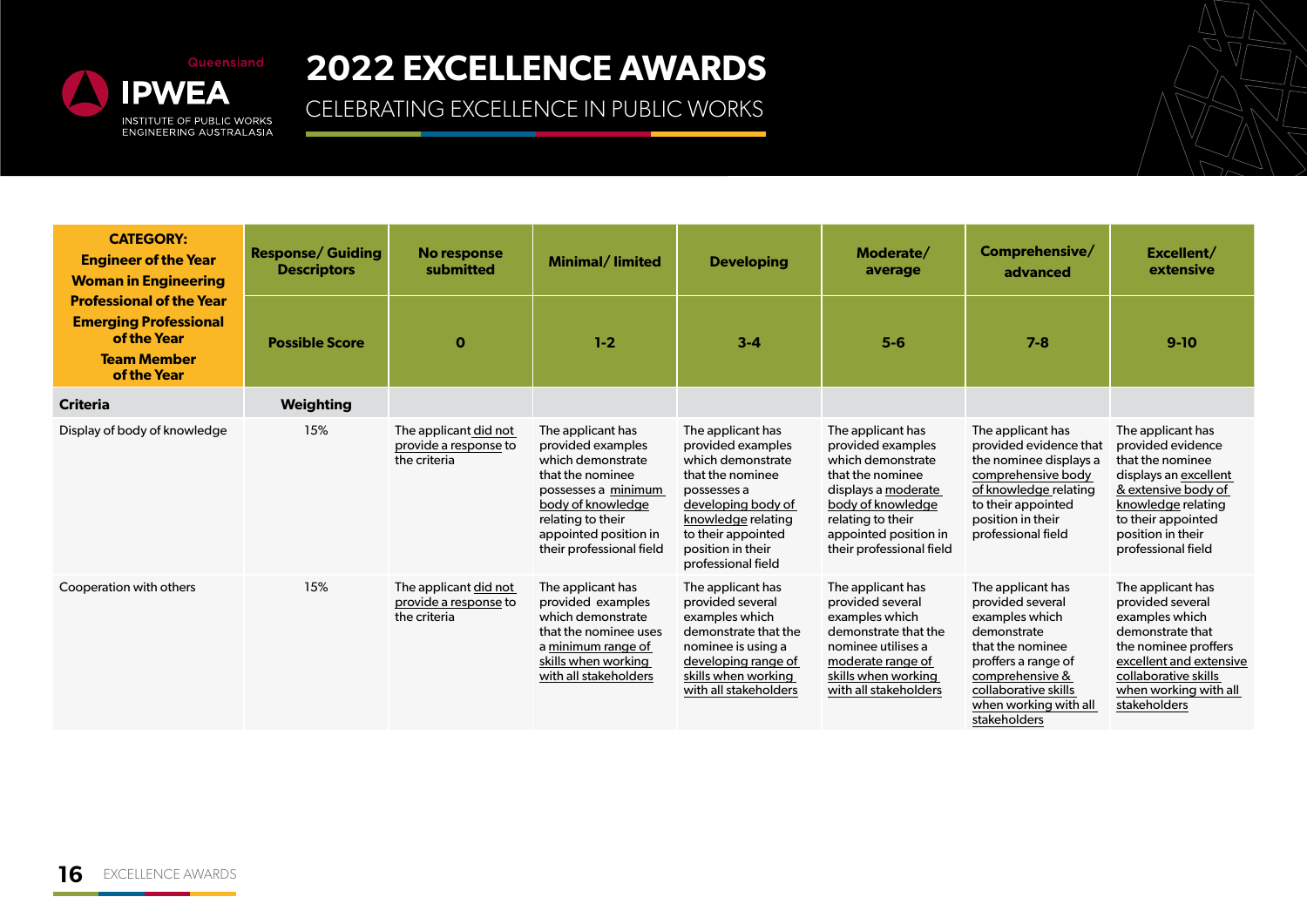

| <b>CATEGORY:</b><br><b>Engineer of the Year</b><br><b>Woman in Engineering</b>                                      | <b>Response/ Guiding</b><br><b>Descriptors</b> | No response<br>submitted                                       | Minimal/limited                                                                                                                                                                 | <b>Developing</b>                                                                                                                                                                             | Moderate/<br>average                                                                                                                                                                                                    | Comprehensive/<br>advanced                                                                                                                                                                                             | Excellent/<br>extensive                                                                                                                                                                                                       |
|---------------------------------------------------------------------------------------------------------------------|------------------------------------------------|----------------------------------------------------------------|---------------------------------------------------------------------------------------------------------------------------------------------------------------------------------|-----------------------------------------------------------------------------------------------------------------------------------------------------------------------------------------------|-------------------------------------------------------------------------------------------------------------------------------------------------------------------------------------------------------------------------|------------------------------------------------------------------------------------------------------------------------------------------------------------------------------------------------------------------------|-------------------------------------------------------------------------------------------------------------------------------------------------------------------------------------------------------------------------------|
| <b>Professional of the Year</b><br><b>Emerging Professional</b><br>of the Year<br><b>Team Member</b><br>of the Year | <b>Possible Score</b>                          | $\mathbf 0$                                                    | $1 - 2$                                                                                                                                                                         | $3 - 4$                                                                                                                                                                                       | $5-6$                                                                                                                                                                                                                   | $7 - 8$                                                                                                                                                                                                                | $9-10$                                                                                                                                                                                                                        |
| <b>Criteria</b>                                                                                                     | <b>Weighting</b>                               |                                                                |                                                                                                                                                                                 |                                                                                                                                                                                               |                                                                                                                                                                                                                         |                                                                                                                                                                                                                        |                                                                                                                                                                                                                               |
| Interpretation of community<br>needs and community<br>engagement                                                    | 10%                                            | The applicant did not<br>provide a response to<br>the criteria | The applicant has<br>provided examples<br>of how the nominee<br>possesses a limited<br>understanding<br>of community<br>engagement<br>including interpreting<br>community needs | The applicant has<br>provided several<br>examples of how the<br>nominee possesses<br>a developing<br>understanding<br>of community<br>engagement<br>including interpreting<br>community needs | The applicant has<br>provided several<br>examples of how the<br>nominee demonstrates<br>a moderate<br>understanding<br>of community<br>engagement<br>including interpreting<br>community needs                          | The applicant has<br>provided several<br>examples of how the<br>nominee demonstrates<br>comprehensive<br>engagement including<br>understanding<br>and interpreting<br>community needs                                  | The applicant has<br>provided several<br>comprehensive<br>examples of how the<br>nominee demonstrates<br>excellence in<br>community<br>engagement including<br>understanding<br>and interpreting<br>community needs           |
| Embodiment of excellence in<br>public works                                                                         | 25%                                            | The applicant did not<br>provide a response to<br>the criteria | The applicant has<br>provided evidence<br>that the nominee<br>possesses a limited<br>understanding of how<br>to deliver excellence in<br>public works                           | The applicant has<br>provided evidence<br>of how the nominee<br>is developing an<br>understanding of how<br>to deliver excellence in<br>public works                                          | The applicant has<br>provided evidence<br>of how the nominee<br>has demonstrated,<br>by way of several<br>examples, that they<br>possess a moderate<br>understanding of how<br>to deliver excellence in<br>public works | The applicant has<br>provided evidence<br>of how the nominee<br>has comprehensively<br>demonstrated, by way<br>of several examples,<br>that they embody<br>excellence in public<br>works across a range of<br>projects | The applicant has<br>provided evidence of<br>how the nominee has<br>demonstrated, by way<br>of several examples,<br>that they embody and<br>deliver excellence in<br>public works across<br>an extensive range of<br>projects |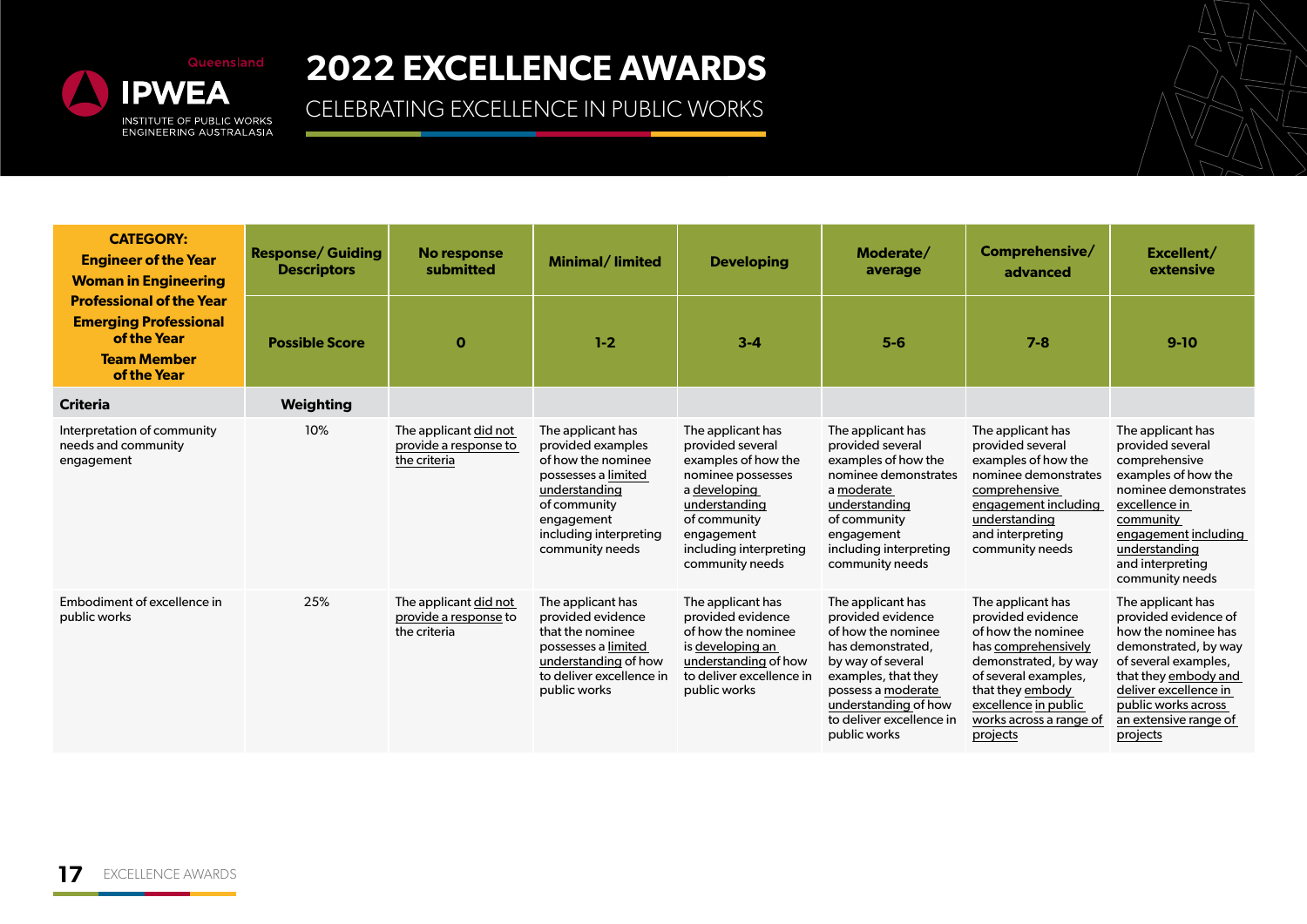

CELEBRATING EXCELLENCE IN PUBLIC WORKS

#### **Project Awards:**

| <b>CATEGORY:</b><br><b>Innovation</b><br>Projects < \$1m; \$1m to \$2m<br>\$2m to \$5m; \$5m to \$10m;<br>$$10m$ to $$20m$ and $> $20m$ .<br><b>Asset Management</b><br><b>Environment and Sustainability</b>             | Response/<br><b>Guiding</b><br><b>Descriptors</b> | No response<br>submitted                                       | Minimal/basic                                                                                                                                             | <b>Satisfactory</b>                                                                                                                                                              | <b>Effective</b>                                                                                                                                     | <b>Highly Effective</b><br><b>Detailed</b><br><b>Advanced</b><br><b>Significant</b>                                                                                                                                                 | <b>Outstanding</b><br><b>Extensive</b><br><b>Permanent</b>                                                                                                                                                                               |
|---------------------------------------------------------------------------------------------------------------------------------------------------------------------------------------------------------------------------|---------------------------------------------------|----------------------------------------------------------------|-----------------------------------------------------------------------------------------------------------------------------------------------------------|----------------------------------------------------------------------------------------------------------------------------------------------------------------------------------|------------------------------------------------------------------------------------------------------------------------------------------------------|-------------------------------------------------------------------------------------------------------------------------------------------------------------------------------------------------------------------------------------|------------------------------------------------------------------------------------------------------------------------------------------------------------------------------------------------------------------------------------------|
| <b>Innovation &amp; Sustainability in Water</b><br><b>Coastal Engineering</b><br><b>Community Road Safety</b><br><b>Road Safety Infrastructure</b>                                                                        | <b>Possible Score</b>                             | $\mathbf 0$                                                    | $1 - 2$                                                                                                                                                   | $3 - 4$                                                                                                                                                                          | $5-6$                                                                                                                                                | $7 - 8$                                                                                                                                                                                                                             | $9-10$                                                                                                                                                                                                                                   |
| <b>Criteria</b>                                                                                                                                                                                                           | <b>Weighting</b>                                  |                                                                |                                                                                                                                                           |                                                                                                                                                                                  |                                                                                                                                                      |                                                                                                                                                                                                                                     |                                                                                                                                                                                                                                          |
| <b>Planning:</b><br>How was the project developed?<br>Were there other project options<br>considered?<br>Define the project outcomes and were they<br>achieved?<br>What is the problem this project sought to<br>resolve? | 15%                                               | The applicant did not<br>provide a response to<br>the criteria | The applicant<br>provided examples<br>which demonstrate<br>that minimal or basic<br>planning initiatives<br>were considered<br>during project<br>planning | The applicant<br>provided examples<br>which demonstrate<br>the satisfactory<br>development of<br>planning initiatives<br>such as an options<br>analysis with defined<br>outcomes | The applicant<br>provided examples<br>which demonstrate<br>effective planning<br>initiatives such as an<br>options analysis with<br>defined outcomes | The applicant<br>provided examples<br>which demonstrate<br>that several highly<br>effective & advanced<br>initiatives such as an<br>options analysis with<br>defined outcomes<br>which were delivered<br>by the planning<br>process | The applicant<br>provided several<br>outstanding<br>examples which<br>demonstrate that<br>extensive initiatives<br>such as an options<br>analysis with defined<br>outcomes, all of<br>which were delivered<br>by the planning<br>process |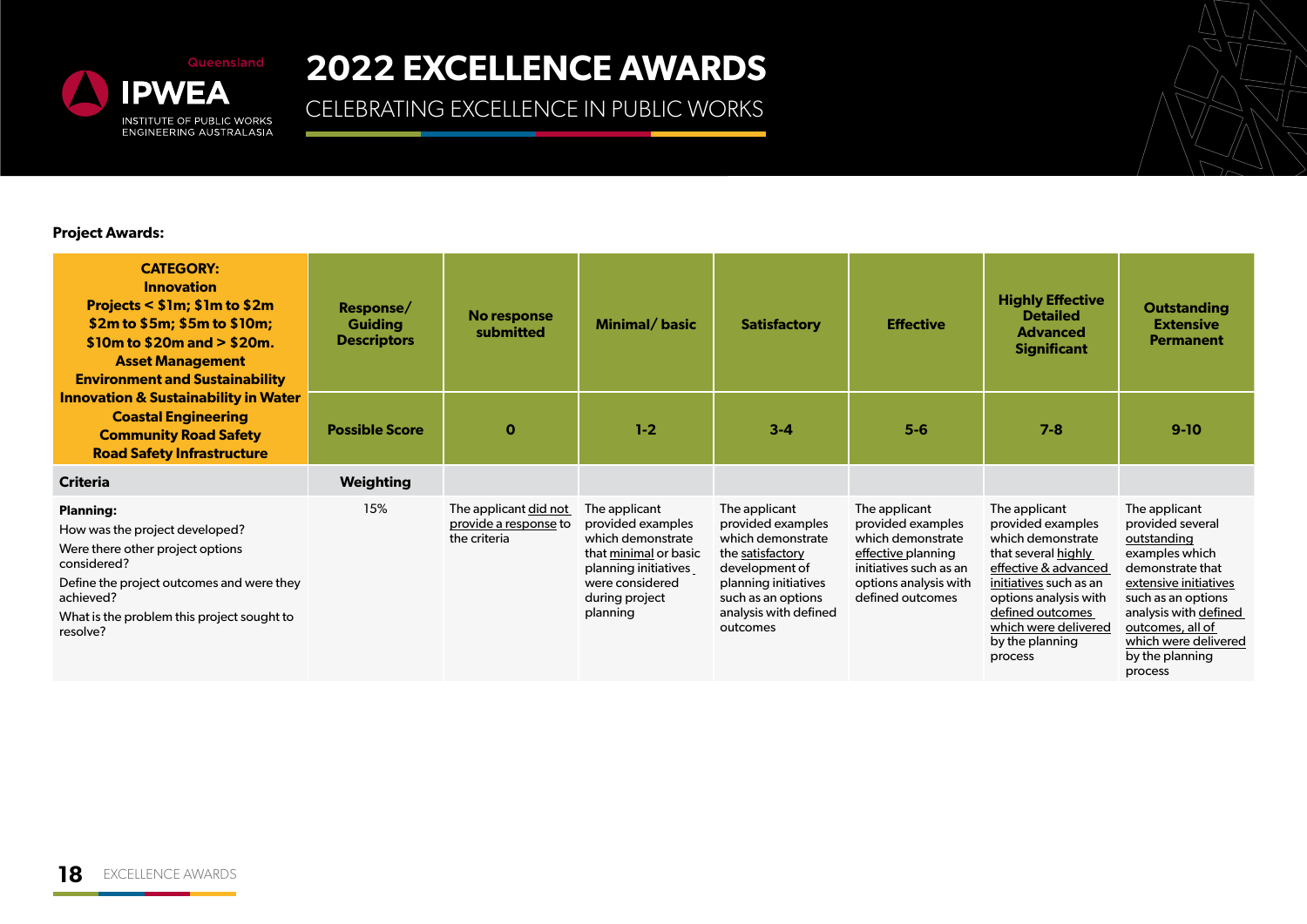

| <b>CATEGORY:</b><br><b>Innovation</b><br>Projects < \$1m; \$1m to \$2m<br>\$2m to \$5m; \$5m to \$10m;<br>$$10m$ to $$20m$ and $> $20m$ .<br><b>Asset Management</b><br><b>Environment and Sustainability</b>                                                                                                            | Response/<br><b>Guiding</b><br><b>Descriptors</b> | No response<br>submitted                                       | Minimal/basic                                                                                                                                                                                                           | <b>Satisfactory</b>                                                                                                                                                                                                | <b>Effective</b>                                                                                                                                                                                                | <b>Highly Effective</b><br><b>Detailed</b><br><b>Advanced</b><br><b>Significant</b>                                                                                                                                                                                     | <b>Outstanding</b><br><b>Extensive</b><br><b>Permanent</b>                                                                                                                                                                                                         |
|--------------------------------------------------------------------------------------------------------------------------------------------------------------------------------------------------------------------------------------------------------------------------------------------------------------------------|---------------------------------------------------|----------------------------------------------------------------|-------------------------------------------------------------------------------------------------------------------------------------------------------------------------------------------------------------------------|--------------------------------------------------------------------------------------------------------------------------------------------------------------------------------------------------------------------|-----------------------------------------------------------------------------------------------------------------------------------------------------------------------------------------------------------------|-------------------------------------------------------------------------------------------------------------------------------------------------------------------------------------------------------------------------------------------------------------------------|--------------------------------------------------------------------------------------------------------------------------------------------------------------------------------------------------------------------------------------------------------------------|
| <b>Innovation &amp; Sustainability in Water</b><br><b>Coastal Engineering</b><br><b>Community Road Safety</b><br><b>Road Safety Infrastructure</b>                                                                                                                                                                       | <b>Possible Score</b>                             | $\mathbf 0$                                                    | $1-2$                                                                                                                                                                                                                   | $3 - 4$                                                                                                                                                                                                            | $5-6$                                                                                                                                                                                                           | $7 - 8$                                                                                                                                                                                                                                                                 | $9-10$                                                                                                                                                                                                                                                             |
| <b>Criteria</b>                                                                                                                                                                                                                                                                                                          | Weighting                                         |                                                                |                                                                                                                                                                                                                         |                                                                                                                                                                                                                    |                                                                                                                                                                                                                 |                                                                                                                                                                                                                                                                         |                                                                                                                                                                                                                                                                    |
| <b>Excellence &amp; Innovation:</b><br>How does the project demonstrate<br>technical excellence and/or innovation in<br>its approach?<br>Describe any other innovation (eg.<br>Contract management) which led to<br>savings, improved capacity for your staff<br>or learnings which can be applied to other<br>projects. | 20%                                               | The applicant did not<br>provide a response to<br>the criteria | The applicant<br>provided examples<br>which demonstrate<br>minimal levels of<br>technical excellence/<br>innovation resulting<br>in minimal project<br>savings, minimal<br>improved staff<br>capacity and<br>capability | The applicant<br>provided examples<br>which demonstrate<br>satisfactory levels of<br>technical excellence/<br>innovation resulting<br>in positive project<br>savings, improved<br>staff capacity and<br>capability | The applicant<br>provided examples<br>which demonstrate<br>effective levels of<br>technical excellence/<br>innovation resulting<br>in positive project<br>savings, improved<br>staff capacity and<br>capability | The applicant<br>provided several<br>examples which<br>demonstrate highly<br>effective levels of<br>technical excellence/<br>innovation resulting<br>in significant<br>project savings as<br>well as significant<br>improvements in<br>staff capacity and<br>capability | The applicant<br>provided several<br>examples which<br>demonstrate<br>outstanding levels of<br>technical excellence/<br>innovation resulting<br>in significant<br>project savings as<br>well as significant<br>improvements in<br>staff capacity and<br>capability |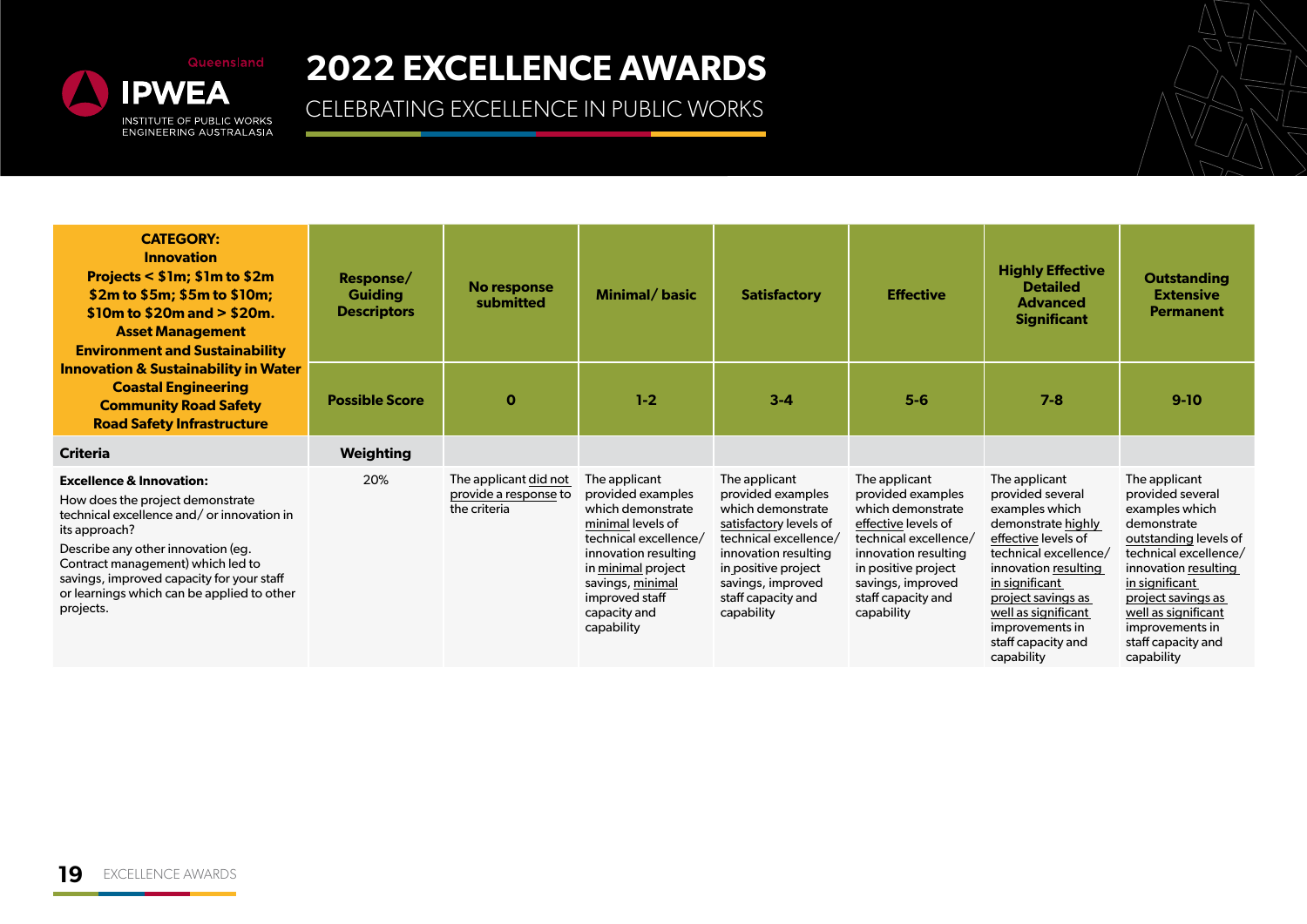

| <b>CATEGORY:</b><br><b>Innovation</b><br>Projects < \$1m; \$1m to \$2m<br>\$2m to \$5m; \$5m to \$10m;<br>$$10m$ to $$20m$ and $> $20m$ .<br><b>Asset Management</b><br><b>Environment and Sustainability</b> | Response/<br><b>Guiding</b><br><b>Descriptors</b> | <b>No response</b><br>submitted                                | Minimal/basic                                                                                                                                             | <b>Satisfactory</b>                                                                                                                                                                             | <b>Effective</b>                                                                                                                                                                                                   | <b>Highly Effective</b><br><b>Detailed</b><br><b>Advanced</b><br><b>Significant</b>                                                                                                                                       | <b>Outstanding</b><br><b>Extensive</b><br><b>Permanent</b>                                                                                                                                                                                   |
|---------------------------------------------------------------------------------------------------------------------------------------------------------------------------------------------------------------|---------------------------------------------------|----------------------------------------------------------------|-----------------------------------------------------------------------------------------------------------------------------------------------------------|-------------------------------------------------------------------------------------------------------------------------------------------------------------------------------------------------|--------------------------------------------------------------------------------------------------------------------------------------------------------------------------------------------------------------------|---------------------------------------------------------------------------------------------------------------------------------------------------------------------------------------------------------------------------|----------------------------------------------------------------------------------------------------------------------------------------------------------------------------------------------------------------------------------------------|
| <b>Innovation &amp; Sustainability in Water</b><br><b>Coastal Engineering</b><br><b>Community Road Safety</b><br><b>Road Safety Infrastructure</b>                                                            | <b>Possible Score</b>                             | $\mathbf 0$                                                    | $1 - 2$                                                                                                                                                   | $3 - 4$                                                                                                                                                                                         | $5-6$                                                                                                                                                                                                              | $7 - 8$                                                                                                                                                                                                                   | $9-10$                                                                                                                                                                                                                                       |
| <b>Criteria</b>                                                                                                                                                                                               | Weighting                                         |                                                                |                                                                                                                                                           |                                                                                                                                                                                                 |                                                                                                                                                                                                                    |                                                                                                                                                                                                                           |                                                                                                                                                                                                                                              |
| <b>Stakeholder Engagement:</b><br>Describe the stakeholder consultation<br>process (including community if<br>appropriate), what was learnt from it and<br>how it influenced the final design/ plan?          | 10%                                               | The applicant did not<br>provide a response to<br>the criteria | The applicant<br>provided examples<br>which demonstrate<br>the use of a minimum<br>range of stakeholder<br>engagement<br>skills with minimal<br>learnings | The applicant<br>provided several<br>examples which<br>demonstrate the<br>use of a satisfactory<br>range of stakeholder<br>engagement skills,<br>the inputs from which<br>influenced the design | The applicant<br>provided several<br>examples which<br>demonstrate<br>the effective<br>development and<br>use of a range<br>of stakeholder<br>engagement skills,<br>the inputs from which<br>influenced the design | The applicant<br>provided several<br>examples which<br>demonstrate the<br>use of a range of<br>highly effective<br>& collaborative<br>stakeholder<br>engagement skills,<br>the inputs from which<br>influenced the design | The applicant<br>provided detailed<br>examples which<br>demonstrate the<br>development of a<br>range of outstanding<br>and extensive<br>collaborative<br>stakeholder<br>engagement skills,<br>the inputs from which<br>influenced the desian |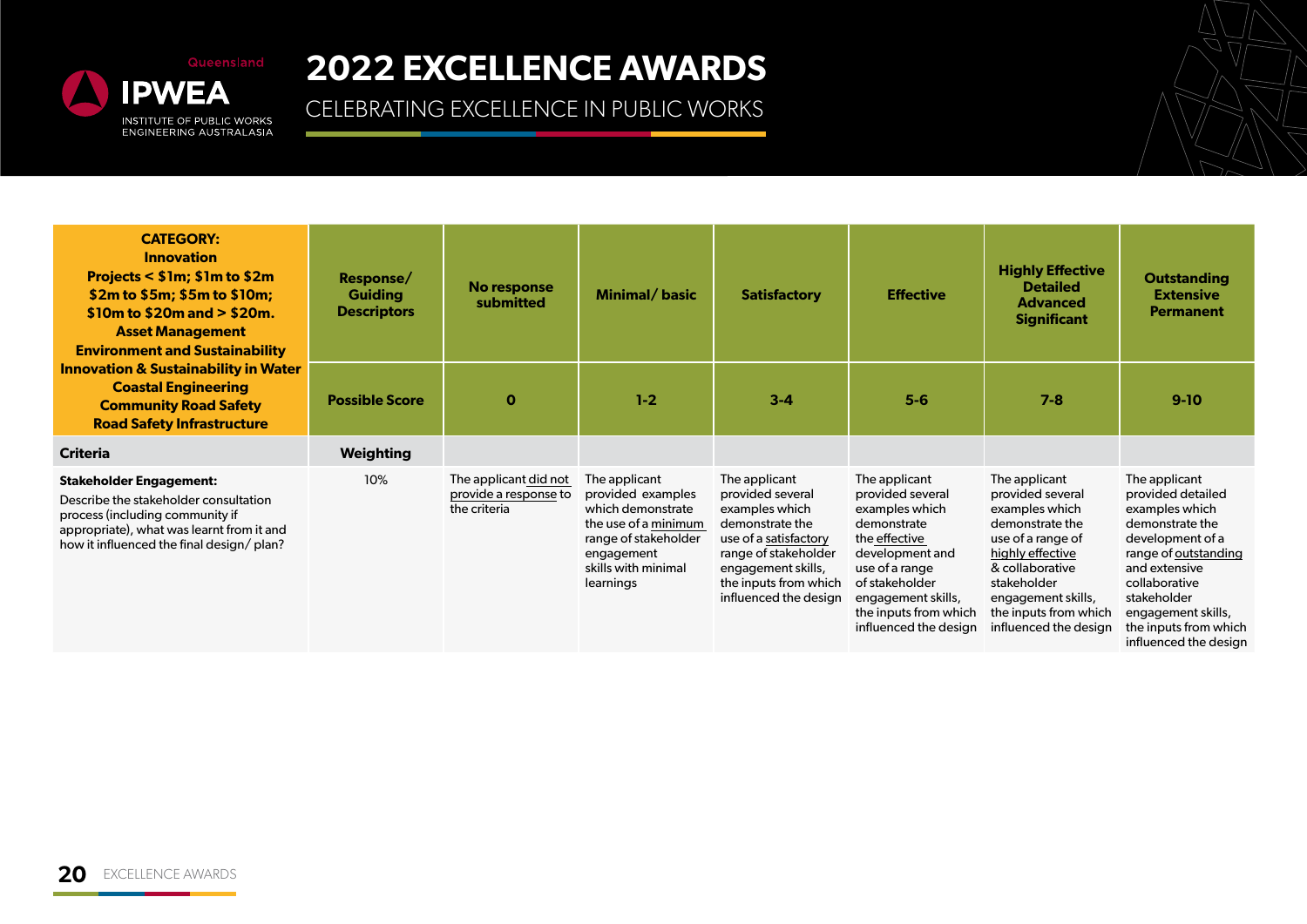

| <b>CATEGORY:</b><br><b>Innovation</b><br>Projects < \$1m; \$1m to \$2m<br>\$2m to \$5m; \$5m to \$10m;<br>$$10m$ to $$20m$ and $> $20m$ .<br><b>Asset Management</b><br><b>Environment and Sustainability</b> | Response/<br><b>Guiding</b><br><b>Descriptors</b> | No response<br>submitted                                       | Minimal/basic                                                                                                                                                                         | <b>Satisfactory</b>                                                                                                                                                                     | <b>Effective</b>                                                                                                                                                                               | <b>Highly Effective</b><br><b>Detailed</b><br><b>Advanced</b><br><b>Significant</b>                                                                                                                                     | <b>Outstanding</b><br><b>Extensive</b><br><b>Permanent</b>                                                                                                                                                                     |
|---------------------------------------------------------------------------------------------------------------------------------------------------------------------------------------------------------------|---------------------------------------------------|----------------------------------------------------------------|---------------------------------------------------------------------------------------------------------------------------------------------------------------------------------------|-----------------------------------------------------------------------------------------------------------------------------------------------------------------------------------------|------------------------------------------------------------------------------------------------------------------------------------------------------------------------------------------------|-------------------------------------------------------------------------------------------------------------------------------------------------------------------------------------------------------------------------|--------------------------------------------------------------------------------------------------------------------------------------------------------------------------------------------------------------------------------|
| <b>Innovation &amp; Sustainability in Water</b><br><b>Coastal Engineering</b><br><b>Community Road Safety</b><br><b>Road Safety Infrastructure</b>                                                            | <b>Possible Score</b>                             | $\mathbf{o}$                                                   | $1 - 2$                                                                                                                                                                               | $3 - 4$                                                                                                                                                                                 | $5-6$                                                                                                                                                                                          | $7 - 8$                                                                                                                                                                                                                 | $9-10$                                                                                                                                                                                                                         |
| <b>Criteria</b>                                                                                                                                                                                               | <b>Weighting</b>                                  |                                                                |                                                                                                                                                                                       |                                                                                                                                                                                         |                                                                                                                                                                                                |                                                                                                                                                                                                                         |                                                                                                                                                                                                                                |
| <b>Community &amp; Economic Contribution:</b><br>Who benefits - Council, Community,<br>Region?<br>Describe how the tangible and intangible<br>benefits have been measured?                                    | 15%                                               | The applicant did not<br>provide a response to<br>the criteria | The applicant<br>provided examples<br>which demonstrate<br>minimum community<br>& economic benefits<br>were derived with<br>minimal measurable<br>tangible and<br>intangible benefits | The applicant<br>provided examples<br>which demonstrate<br>satisfactory<br>community &<br>economic benefits<br>were derived with<br>satisfactory tangible<br>and intangible<br>benefits | The applicant<br>provided examples<br>which demonstrate<br>effective community<br>& economic benefits<br>were derived<br>with effective &<br>measurable tangible<br>and intangible<br>benefits | The applicant<br>provided several<br>examples which<br>demonstrate highly<br>effective community<br>& economic benefits<br>were derived with<br>highly effective &<br>measurable tangible<br>and intangible<br>benefits | The applicant<br>provided several<br>examples which<br>demonstrate<br>outstanding<br>& permanent<br>community &<br>economic benefits<br>were derived with<br>outstanding &<br>permanent tangible<br>and intangible<br>benefits |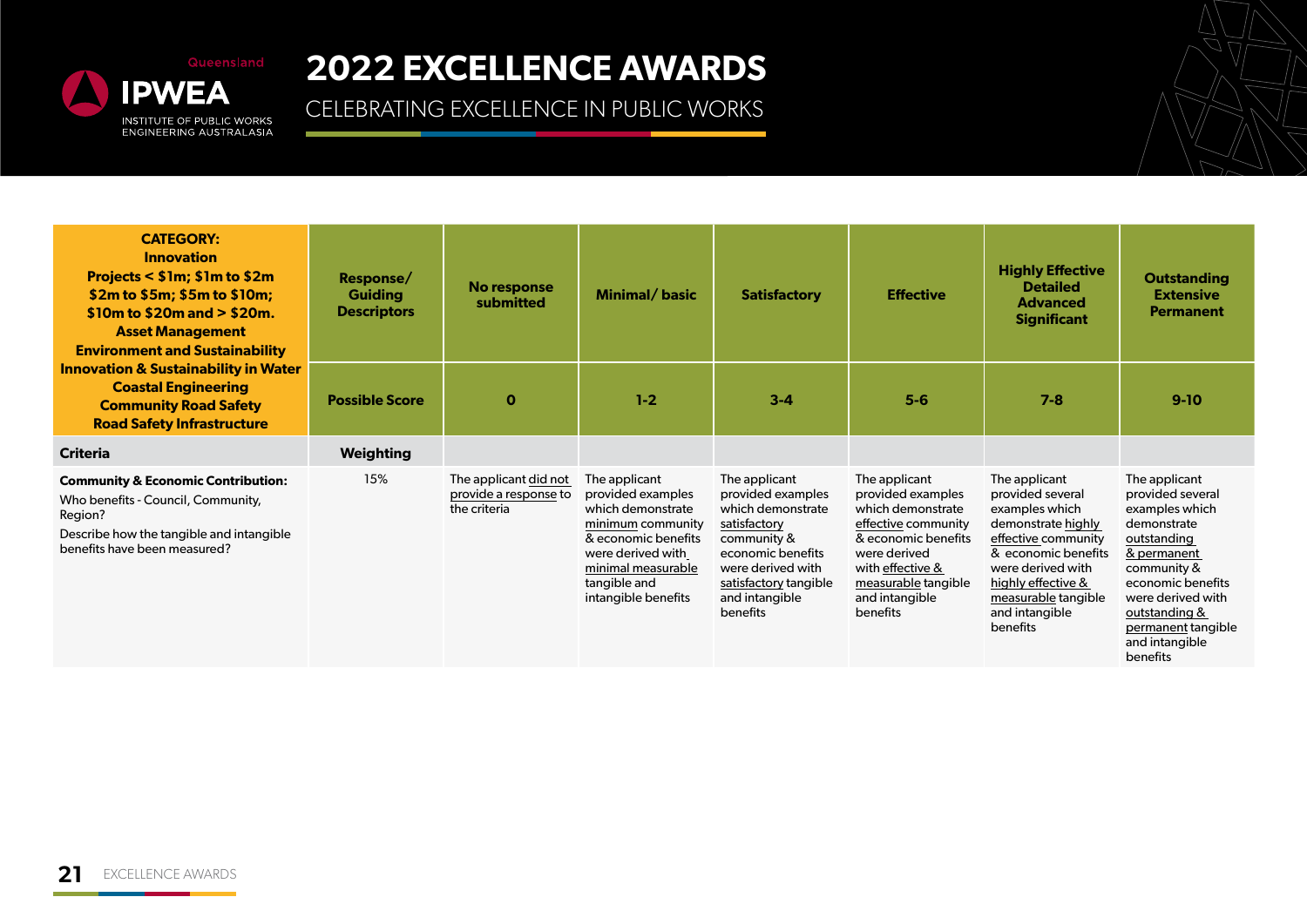

| <b>CATEGORY:</b><br><b>Innovation</b><br>Projects < \$1m; \$1m to \$2m<br>\$2m to \$5m; \$5m to \$10m;<br>$$10m$ to $$20m$ and $> $20m$ .<br><b>Asset Management</b><br><b>Environment and Sustainability</b> | Response/<br><b>Guiding</b><br><b>Descriptors</b> | No response<br>submitted                                       | Minimal/basic                                                                                                                                                                                                                      | <b>Satisfactory</b>                                                                                                                                                                                  | <b>Effective</b>                                                                                                                                                                              | <b>Highly Effective</b><br><b>Detailed</b><br><b>Advanced</b><br><b>Significant</b>                                                                                                                                   | <b>Outstanding</b><br><b>Extensive</b><br><b>Permanent</b>                                                                                                                                                                                               |
|---------------------------------------------------------------------------------------------------------------------------------------------------------------------------------------------------------------|---------------------------------------------------|----------------------------------------------------------------|------------------------------------------------------------------------------------------------------------------------------------------------------------------------------------------------------------------------------------|------------------------------------------------------------------------------------------------------------------------------------------------------------------------------------------------------|-----------------------------------------------------------------------------------------------------------------------------------------------------------------------------------------------|-----------------------------------------------------------------------------------------------------------------------------------------------------------------------------------------------------------------------|----------------------------------------------------------------------------------------------------------------------------------------------------------------------------------------------------------------------------------------------------------|
| <b>Innovation &amp; Sustainability in Water</b><br><b>Coastal Engineering</b><br><b>Community Road Safety</b><br><b>Road Safety Infrastructure</b>                                                            | <b>Possible Score</b>                             | $\mathbf 0$                                                    | $1 - 2$                                                                                                                                                                                                                            | $3 - 4$                                                                                                                                                                                              | $5-6$                                                                                                                                                                                         | $7 - 8$                                                                                                                                                                                                               | $9-10$                                                                                                                                                                                                                                                   |
| <b>Criteria</b>                                                                                                                                                                                               | Weighting                                         |                                                                |                                                                                                                                                                                                                                    |                                                                                                                                                                                                      |                                                                                                                                                                                               |                                                                                                                                                                                                                       |                                                                                                                                                                                                                                                          |
| <b>Project (business) sustainability:</b><br>Describe how the project identified the<br>needs of community and delivered a<br>sustainable outcome for the community?                                          | 15%                                               | The applicant did not<br>provide a response to<br>the criteria | The applicant<br>demonstrated<br>minimal basic<br>examples which<br>illustrated a minimum<br>needs identification<br>process resulting in<br>a project which did<br>not provide evidence<br>of delivering a<br>sustainable outcome | The applicant<br>demonstrated<br>basic examples<br>which illustrated a<br>satisfactory needs<br>identification<br>process and a project<br>which is likely to be<br>sustainable for the<br>community | The applicant<br>provided examples<br>which illustrated<br>a well developed<br>& effective needs<br>identification process<br>and a project which<br>will be sustainable for<br>the community | The applicant<br>provided detailed<br>examples which<br>illustrated a highly<br>effective needs<br>identification<br>process and a<br>project which will<br>be highly effective<br>& sustainable for the<br>community | The applicant<br>provided extensive<br>examples which<br>illustrate an<br>outstanding needs<br>identification process<br>was adopted and<br>a project which<br>will produce<br>an outstanding<br>& permanent<br>sustainable outcome<br>for the community |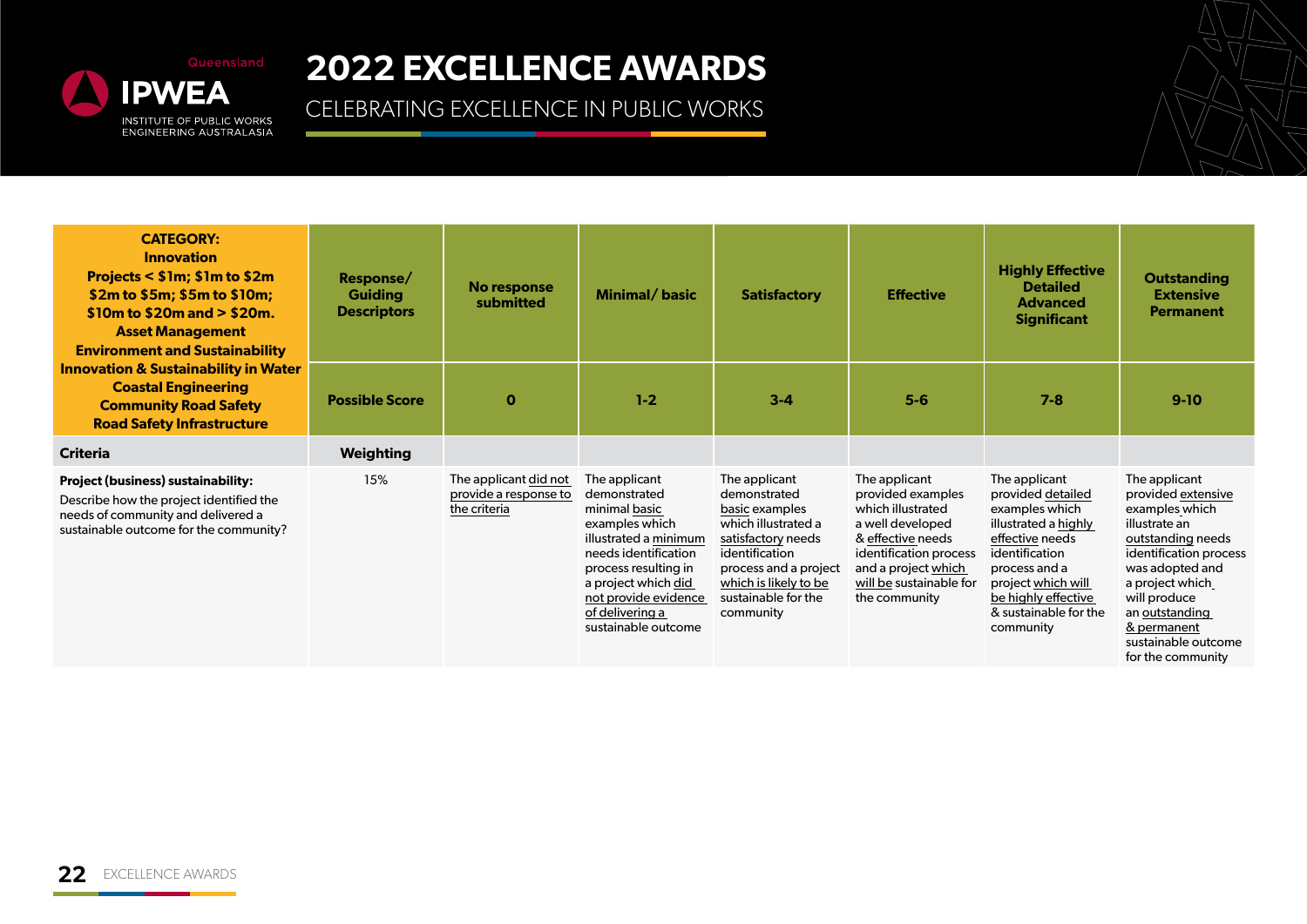

| <b>CATEGORY:</b><br><b>Innovation</b><br>Projects < \$1m; \$1m to \$2m<br>\$2m to \$5m; \$5m to \$10m;<br>$$10m$ to $$20m$ and $> $20m$ .<br><b>Asset Management</b><br><b>Environment and Sustainability</b>                                                                                                                                   | Response/<br><b>Guiding</b><br><b>Descriptors</b> | <b>No response</b><br>submitted                                | Minimal/basic                                                                                                                                                                                                                                                                                                  | <b>Satisfactory</b>                                                                                                                                                                                                                                                                                                                                           | <b>Effective</b>                                                                                                                                                                                                                                                                                                               | <b>Highly Effective</b><br><b>Detailed</b><br><b>Advanced</b><br><b>Significant</b>                                                                                                                                                                                                                                                                               | <b>Outstanding</b><br><b>Extensive</b><br><b>Permanent</b>                                                                                                                                                                                                                                                                                                 |
|-------------------------------------------------------------------------------------------------------------------------------------------------------------------------------------------------------------------------------------------------------------------------------------------------------------------------------------------------|---------------------------------------------------|----------------------------------------------------------------|----------------------------------------------------------------------------------------------------------------------------------------------------------------------------------------------------------------------------------------------------------------------------------------------------------------|---------------------------------------------------------------------------------------------------------------------------------------------------------------------------------------------------------------------------------------------------------------------------------------------------------------------------------------------------------------|--------------------------------------------------------------------------------------------------------------------------------------------------------------------------------------------------------------------------------------------------------------------------------------------------------------------------------|-------------------------------------------------------------------------------------------------------------------------------------------------------------------------------------------------------------------------------------------------------------------------------------------------------------------------------------------------------------------|------------------------------------------------------------------------------------------------------------------------------------------------------------------------------------------------------------------------------------------------------------------------------------------------------------------------------------------------------------|
| <b>Innovation &amp; Sustainability in Water</b><br><b>Coastal Engineering</b><br><b>Community Road Safety</b><br><b>Road Safety Infrastructure</b>                                                                                                                                                                                              | <b>Possible Score</b>                             | $\mathbf 0$                                                    | $1-2$                                                                                                                                                                                                                                                                                                          | $3 - 4$                                                                                                                                                                                                                                                                                                                                                       | $5-6$                                                                                                                                                                                                                                                                                                                          | $7 - 8$                                                                                                                                                                                                                                                                                                                                                           | $9-10$                                                                                                                                                                                                                                                                                                                                                     |
| <b>Criteria</b>                                                                                                                                                                                                                                                                                                                                 | <b>Weighting</b>                                  |                                                                |                                                                                                                                                                                                                                                                                                                |                                                                                                                                                                                                                                                                                                                                                               |                                                                                                                                                                                                                                                                                                                                |                                                                                                                                                                                                                                                                                                                                                                   |                                                                                                                                                                                                                                                                                                                                                            |
| <b>Regulatory environment &amp;</b><br>environmental impact & management:<br>What were the environmental impacts<br>of the project & how were these risks<br>analysed and managed?<br>What were the relevant regulatory drivers<br>& how were they addressed?<br>Is the project "future proof" & prepared for<br>reasonable & realistic growth? | 10%                                               | The applicant did not<br>provide a response to<br>the criteria | The applicant<br>identified basic<br>examples of<br>environmental<br>impacts & regulatory<br>drivers. The applicant<br>provided minimal<br>information which<br>shows that the<br>project is unlikely<br>to be "future proof"<br>& that it is unlikely<br>to accommodate<br>reasonable and<br>realistic growth | The applicant<br>identified satisfactory<br>examples of<br>environmental<br>impacts & regulatory<br>drivers which were<br>not addressed in<br>detail. The applicant<br>provided information<br>to show that the<br>project is likely to<br>be "future proof"<br>& that it is likely<br>to satisfactorily<br>accommodate<br>reasonable and<br>realistic growth | The applicant<br>identified several<br>examples of<br>environmental<br>impacts & regulatory<br>drivers which<br>were effectively<br>managed. The<br>applicant provided<br>information to show<br>that the project will<br>be "future proof" &<br>that it will effectively<br>accommodate<br>reasonable and<br>realistic growth | The applicant<br>identified detailed<br>examples of<br>environmental<br>impacts & regulatory<br>drivers, the<br>management of<br>which was highly<br>effective. The<br>applicant provided<br>information to show<br>that the project will<br>be "future proof"<br>& that it will be<br>highly effective in<br>accommodating<br>reasonable and<br>realistic growth | The applicant<br>demonstrated<br>extensive examples<br>of environmental<br>impacts &<br>regulatory drivers,<br>the management<br>of which was<br>outstanding. The<br>applicant provided<br>information to show<br>that the project<br>will be "future<br>proof" & that it will<br>be outstanding in<br>accommodating<br>reasonable and<br>realistic growth |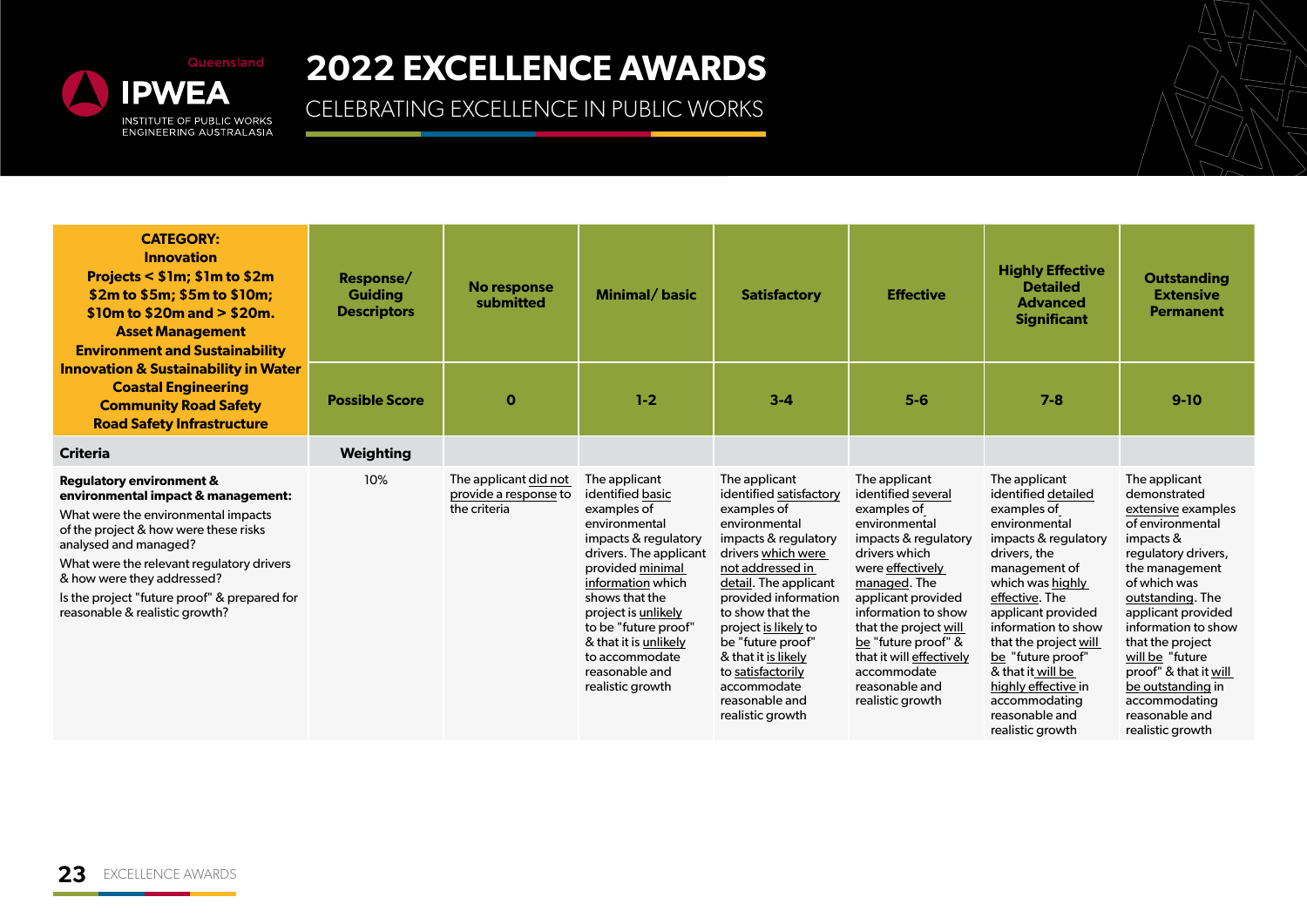

| <b>CATEGORY:</b><br><b>Innovation</b><br>Projects < \$1m; \$1m to \$2m<br>\$2m to \$5m; \$5m to \$10m;<br>$$10m$ to $$20m$ and $> $20m$ .<br><b>Asset Management</b><br><b>Environment and Sustainability</b>                                                                                                                                                                                                                                                                           | Response/<br><b>Guiding</b><br><b>Descriptors</b> | No response<br>submitted                                       | Minimal/basic                                                                                                                                                                                                                                                                                           | <b>Satisfactory</b>                                                                                                                                                                                                                                                                             | <b>Effective</b>                                                                                                                                                                                                                                                                                    | <b>Highly Effective</b><br><b>Detailed</b><br><b>Advanced</b><br><b>Significant</b>                                                                                                                                                                                                                                                  | <b>Outstanding</b><br><b>Extensive</b><br><b>Permanent</b>                                                                                                                                                                                                                                                          |
|-----------------------------------------------------------------------------------------------------------------------------------------------------------------------------------------------------------------------------------------------------------------------------------------------------------------------------------------------------------------------------------------------------------------------------------------------------------------------------------------|---------------------------------------------------|----------------------------------------------------------------|---------------------------------------------------------------------------------------------------------------------------------------------------------------------------------------------------------------------------------------------------------------------------------------------------------|-------------------------------------------------------------------------------------------------------------------------------------------------------------------------------------------------------------------------------------------------------------------------------------------------|-----------------------------------------------------------------------------------------------------------------------------------------------------------------------------------------------------------------------------------------------------------------------------------------------------|--------------------------------------------------------------------------------------------------------------------------------------------------------------------------------------------------------------------------------------------------------------------------------------------------------------------------------------|---------------------------------------------------------------------------------------------------------------------------------------------------------------------------------------------------------------------------------------------------------------------------------------------------------------------|
| <b>Innovation &amp; Sustainability in Water</b><br><b>Coastal Engineering</b><br><b>Community Road Safety</b><br><b>Road Safety Infrastructure</b>                                                                                                                                                                                                                                                                                                                                      | <b>Possible Score</b>                             | $\mathbf o$                                                    | $1-2$                                                                                                                                                                                                                                                                                                   | $3 - 4$                                                                                                                                                                                                                                                                                         | $5-6$                                                                                                                                                                                                                                                                                               | $7 - 8$                                                                                                                                                                                                                                                                                                                              | $9-10$                                                                                                                                                                                                                                                                                                              |
| <b>Criteria</b>                                                                                                                                                                                                                                                                                                                                                                                                                                                                         | <b>Weighting</b>                                  |                                                                |                                                                                                                                                                                                                                                                                                         |                                                                                                                                                                                                                                                                                                 |                                                                                                                                                                                                                                                                                                     |                                                                                                                                                                                                                                                                                                                                      |                                                                                                                                                                                                                                                                                                                     |
| <b>Project Management:</b><br>Project planning & control<br>Financial planning & control<br>Logistics planning & control<br>Risk Management; OH&S<br>Describe how the project will be delivered<br>or operated on an ongoing basis, including<br>any innovative partnership with contract<br>service providers or staff up skilling<br>required;<br>Describe the overall project<br>implementation process including any<br>post commissioning evaluation & what was<br>learnt from it. | 15%                                               | The applicant did not<br>provide a response to<br>the criteria | The applicant<br>demonstrated<br>basic examples of<br>project management<br>principles which were<br>limited in form. The<br>applicant provided<br>minimal information<br>in relation to project<br>operation with<br>minimal innovation,<br>little staff skilling<br>benefits and minimal<br>learnings | The applicant<br>demonstrated<br>satisfactory use of<br>project management<br>principles. The<br>applicant provided<br>information in<br>relation to project<br>operation with<br>satisfactory<br>innovation benefits,<br>satisfactory staff<br>skilling outcomes and<br>satisfactory learnings | The applicant<br>demonstrated<br>effective use of<br>project management<br>principles. The<br>applicant provided<br>information in<br>relation to project<br>operation with<br>effective innovation<br>benefits & effective<br>staff skilling<br>outcomes which<br>delivered effective<br>learnings | The applicant<br>demonstrated highly<br>effective examples of<br>project management<br>principles. The<br>applicant provided<br>information in<br>relation to project<br>operation with highly<br>effective innovation<br>benefits & highly<br>effective staff skilling<br>outcomes which<br>delivered highly<br>effective learnings | The applicant<br>demonstrated<br>outstanding<br>examples of project<br>management<br>principles. The<br>applicant provided<br>information in<br>relation to project<br>operation with<br>outstanding<br>innovation benefits<br>& outstanding staff<br>skilling outcomes<br>which delivered<br>outstanding learnings |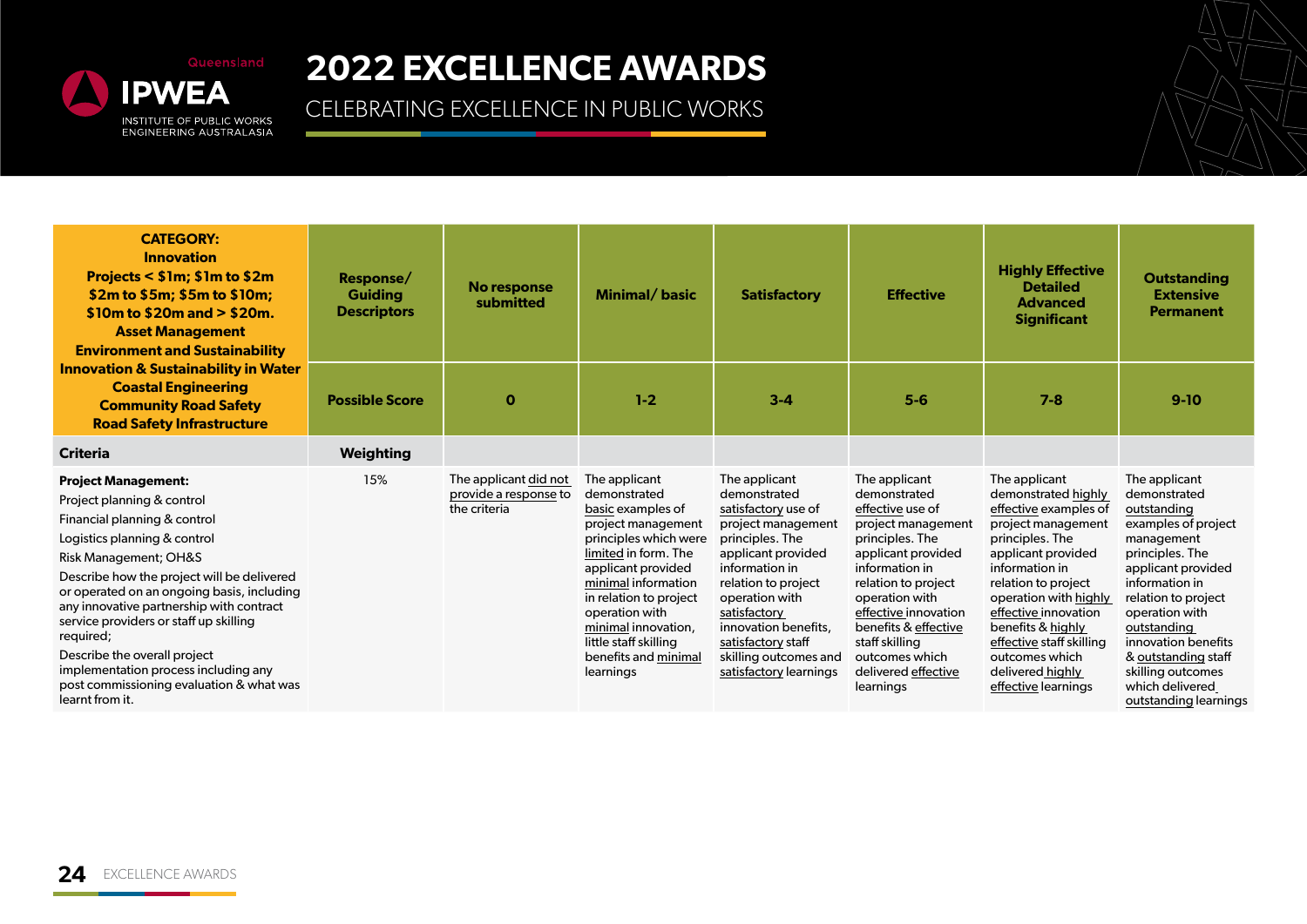

### CELEBRATING EXCELLENCE IN PUBLIC WORKS

#### **Employer Awards - Public and Private Sector**

| <b>CATEGORY:</b><br><b>Employer of the Year</b><br>(Private Sector)                       | <b>Response/ Guiding</b><br><b>Descriptors</b> | No response<br>submitted                                       | Minimal/basic                                                                                                                                                                                                                                                       | <b>Satisfactory</b>                                                                                                                                                                                                                                                     | Generous/above<br>average                                                                                                                                                                                                        | <b>Significant</b>                                                                                                                                                                                                                                                                                                 | <b>Outstanding</b><br><b>Extensive</b>                                                                                                                                                                                                                                                                                      |
|-------------------------------------------------------------------------------------------|------------------------------------------------|----------------------------------------------------------------|---------------------------------------------------------------------------------------------------------------------------------------------------------------------------------------------------------------------------------------------------------------------|-------------------------------------------------------------------------------------------------------------------------------------------------------------------------------------------------------------------------------------------------------------------------|----------------------------------------------------------------------------------------------------------------------------------------------------------------------------------------------------------------------------------|--------------------------------------------------------------------------------------------------------------------------------------------------------------------------------------------------------------------------------------------------------------------------------------------------------------------|-----------------------------------------------------------------------------------------------------------------------------------------------------------------------------------------------------------------------------------------------------------------------------------------------------------------------------|
| <b>Employer of the Year</b><br>(Public Sector)                                            | <b>Possible Score</b>                          | $\mathbf 0$                                                    | $1-2$                                                                                                                                                                                                                                                               | $3 - 4$                                                                                                                                                                                                                                                                 | $5-6$                                                                                                                                                                                                                            | $7 - 8$                                                                                                                                                                                                                                                                                                            | $9-10$                                                                                                                                                                                                                                                                                                                      |
| <b>Criteria</b>                                                                           | Weighting                                      |                                                                |                                                                                                                                                                                                                                                                     |                                                                                                                                                                                                                                                                         |                                                                                                                                                                                                                                  |                                                                                                                                                                                                                                                                                                                    |                                                                                                                                                                                                                                                                                                                             |
| Professional<br><b>Development:</b><br>Commitment to ongoing<br>Professional development  | 25%                                            | The applicant did not<br>provide a response to<br>the criteria | The employer provides<br>minimum commitment<br>to ongoing professional<br>development either<br>internally or external to<br>the organisation                                                                                                                       | The employer<br>provides satisfactory<br>commitment to<br>ongoing professional<br>development either<br>internally or external to<br>the organisation                                                                                                                   | The employer provides<br>generous commitment<br>to ongoing professional<br>development either<br>internally or external to<br>the organisation                                                                                   | The employer provides<br>significant commitment<br>to ongoing professiona<br>development either<br>internally or external<br>to the organisation<br><b>PLUS</b> provides<br>significant levels of<br>support (both financial<br>and non-financial)<br>for individuals to<br>undertake professional<br>development. | The employer<br>provides outstanding<br>commitment to<br>ongoing professional<br>development including<br>both internal & external<br>to the organisation<br><b>PLUS</b> provides<br>outstanding levels of<br>support (both financial<br>and non-financial)<br>for individuals to<br>undertake professional<br>development. |
| <b>Professional</b><br><b>Registration:</b><br>Commitment to<br>Professional registration | 20%                                            | The applicant did not<br>provide a response to<br>the criteria | The employer provides<br>minimum commitment<br>to professional<br>registration. i.e.<br>the employer does<br>not demonstrate an<br>understanding of<br>the importance of<br>registered engineers<br>in accordance with the<br><b>Professional Engineers</b><br>Act. | The employer<br>provides satisfactory<br>commitment<br>to professional<br>registration. i.e. the<br>employer demonstrates<br>a limited understanding<br>of the importance of<br>registered engineers<br>in accordance with the<br><b>Professional Engineers</b><br>Act. | The employer<br>provides above<br>average commitment<br>to professional<br>registration. ie.<br>the employer<br>acknowledges the need<br>for registered engineers<br>to fulfil certain roles<br>in its recruitment<br>practices. | The employer provides<br>significant commitment<br>to professional<br>registration. ie. the<br>employer has an<br>established policy that<br>requires registered<br>engineers to fulfil roles<br>and provide supervision<br>in accordance with the<br><b>Professional Engineers</b><br>Act.                        | The employer<br>provides outstanding<br>commitment<br>to professional<br>registration, ie, the<br>employer has a best-<br>practice policy that<br>requires registered<br>engineers to fulfil roles<br>and provide supervision<br>in accordance with the<br><b>Professional Engineers</b><br>Act.                            |